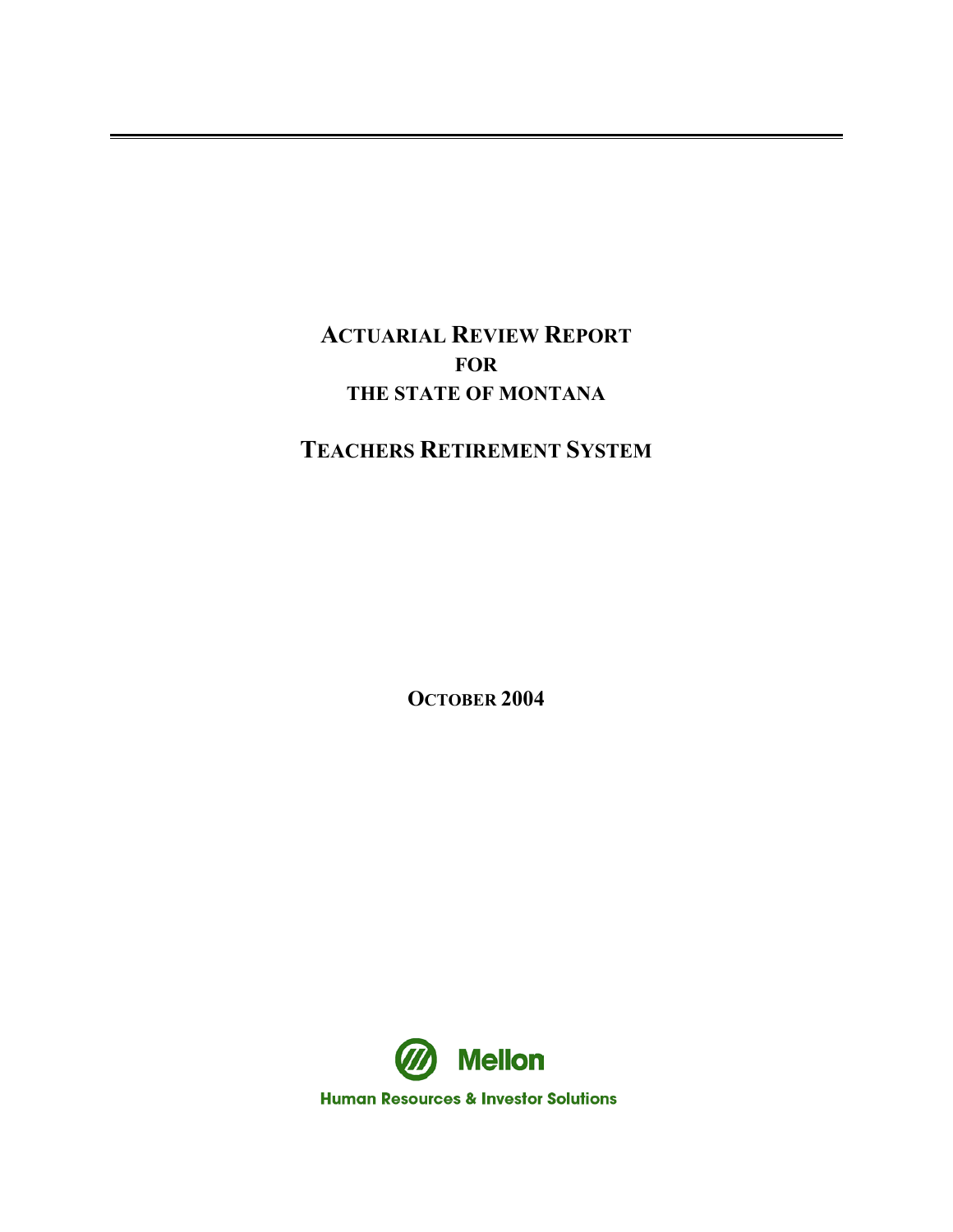# **MONTANA TEACHERS RETIREMENT SYSTEM**

# **TABLE OF CONTENTS**

|                     | <b>PAGE</b>             |
|---------------------|-------------------------|
| <b>SECTION I.</b>   | 1                       |
| <b>SECTION II.</b>  | $\overline{2}$          |
|                     | $\overline{2}$          |
|                     | $\overline{2}$          |
| <b>SECTION III.</b> | $\overline{\mathbf{4}}$ |
|                     | $\overline{4}$          |
|                     | 9                       |
| <b>SECTION IV.</b>  | 10                      |
|                     | 10                      |
|                     | 10                      |
|                     | 13                      |
| <b>SECTION V.</b>   | 17                      |
|                     | 17                      |
|                     | 19                      |
|                     | 20                      |
| <b>SECTION VI.</b>  | 22                      |
|                     | 22                      |
|                     | 24                      |
|                     | 25                      |
|                     | 26                      |

#### **APPENDIX**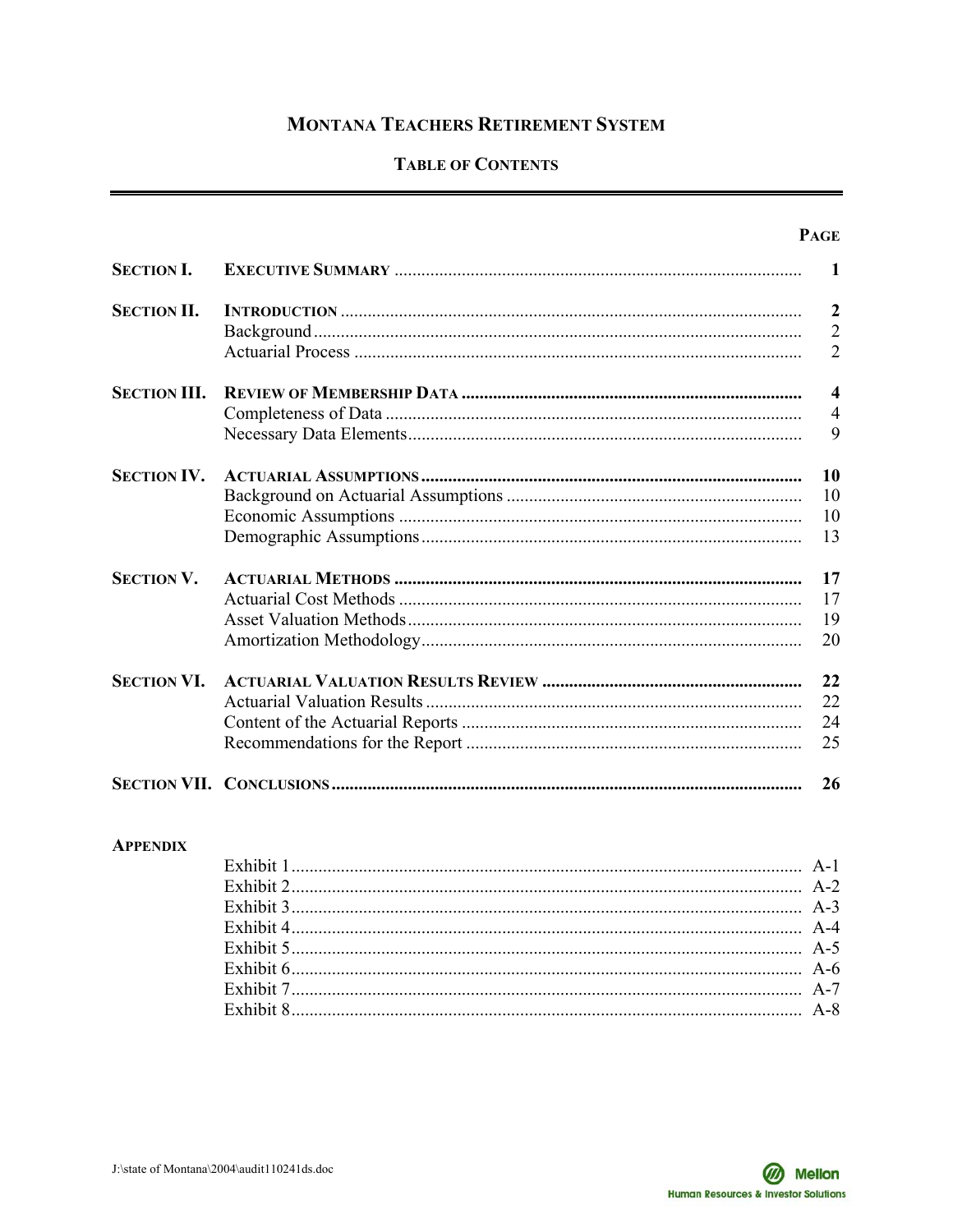#### **PURPOSE AND SCOPE OF ACTUARIAL AUDIT**

An actuarial review of the Teachers Retirement System (TRS) was authorized by the State of Montana's Legislative Audit Division and the Teachers' Retirement Board in 2004. The actuarial review includes a full reproduction of the July 1, 2004 actuarial valuation results prepared by the TRS actuary, Milliman, and a review of recent experience studies and actuarial assumptions and methods used in the valuations. Mellon was selected to perform the actuarial review.

As an independent reviewing actuary, we have been asked to express an opinion regarding the reasonableness and accuracy of the valuation data, actuarial assumptions, actuarial cost methods, and valuation results.This report documents the results of our review.

The scope of the audit included both a technical review of the valuation results and a professional peer review of the actuarial assumptions and methods used by Milliman USA, the current actuary. This review involved:

- verifying that the data from TRS was complete and comparing it to the final actuarial data that Milliman used to determine if reasonable assumptions were used to complete missing data
- reviewing sample test lives from Milliman that showed the details of the valuation calculations
- checking numbers in the valuation report for accuracy
- comparing the applicable Montana statutes with the benefits being valued
- reviewing the actuarial value of asset calculations and methodology
- comparing assumptions with those used by other similar systems
- replicating the 2004 actuarial valuation results, making comparisons to Milliman's results, and noting any material differences.

#### **PRINCIPAL FINDINGS**

We are pleased to report that we did not find any significant errors or concerns regarding the valuation prepared by Milliman. We found the work to be reasonable and performed in accordance with generally accepted actuarial principles and practices. We found some areas where we suggest making changes to the current approach, but these are not areas that would have a material impact on the valuation results. Our recommendations can be found on pages 23 and 25.



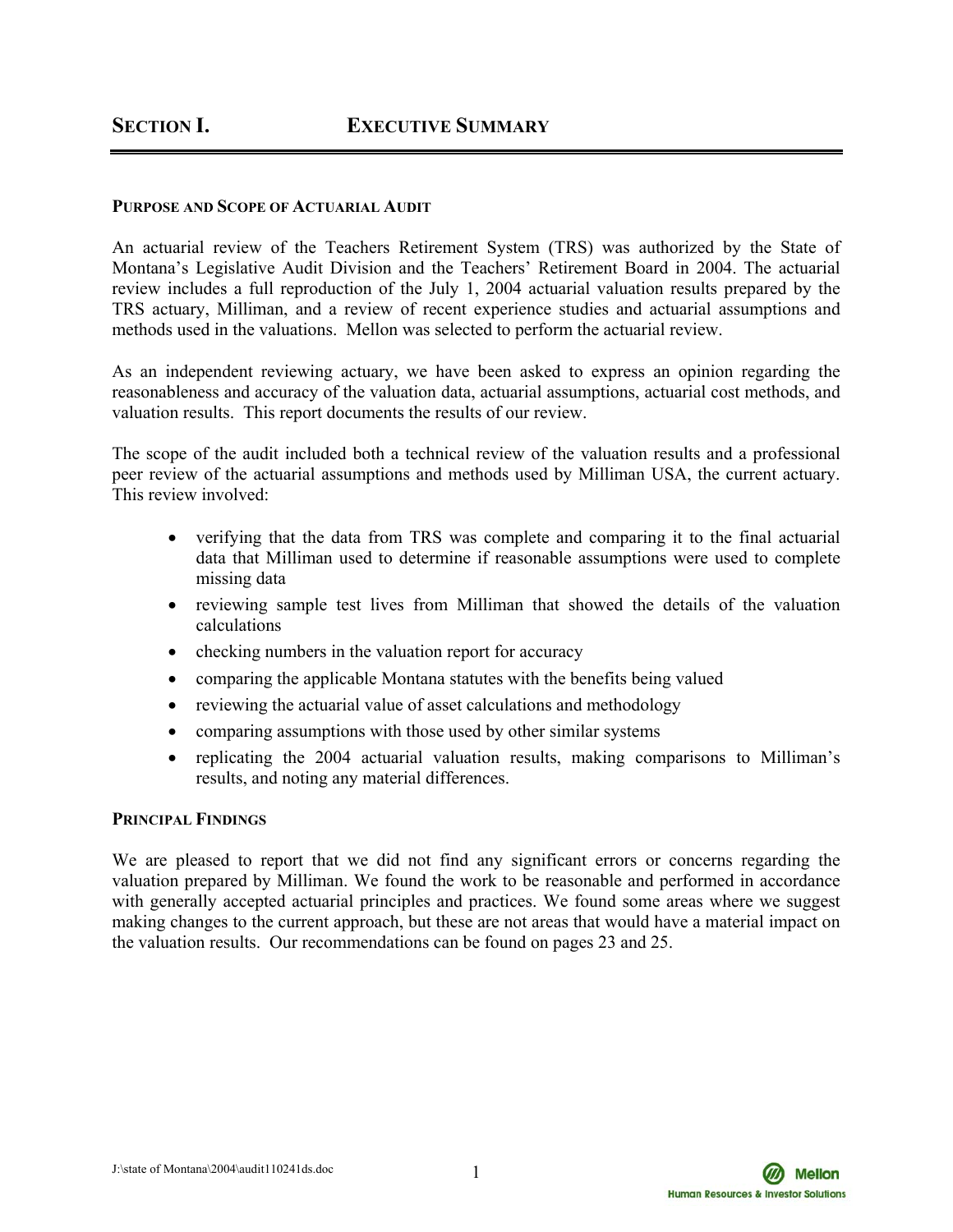### **BACKGROUND**

TRS is responsible for administering the retirement plan for most professional and certified employees of school districts in the State of Montana. Members also include university faculty members who participated in TRS prior to July 1, 1993 and College of Technology staff who participated prior to July 1, 1995.

The current actuary for TRS is Milliman, from the office located in Seattle, Washington. They have recently completed their biennial actuarial valuation for the plan year beginning July 1, 2004 and provided us with a draft of results. We requested copies of the actuarial reports prepared by Milliman covering the plan years beginning July  $1<sup>st</sup>$  2000 and 2002, experience studies covering active member demographic experience, and the economic assumption study completed in 2004. These reports were either supplied to us or were available on the TRS website.

The objectives of our actuarial review can be summarized as follows:

- Assess the validity, completeness, and appropriateness of the member data, and demographic and financial information used by Milliman in the actuarial valuation of TRS.
- Assess whether the valuation method and procedures used by Milliman are reasonable and consistent with generally accepted actuarial standards and practices, are appropriate for the System's structure and funding objective, and are applied as stated in the Milliman valuation reports. We will report any deviations from accepted standards.
- Assess whether the actuarial valuation assumptions are reasonable and consistent with generally accepted actuarial standards and practices, are reasonable based on the Systems' experience, and are appropriate for the Systems' structure and funding objectives.

This report is intended to document our independent analysis of the work performed and the conclusion reached during the period under review, and provide TRS with recommendations and conclusions for improving the future funding requirements of TRS's retirement funds.

#### **ACTUARIAL PROCESS**

The TRS actuary prepares a biennial actuarial valuation to determine the funded status of the system at the valuation date and the employer contributions that are necessary, along with investment return and employee contributions, to fund the promised pension payments. The valuation is a "snapshot" in time which measures the current value of expected future pension payments and balances this "liability" with the value of current assets and future funding needs. The funding methodology involves advance funding, or prefunding, so that assets are accumulated to pay for future benefits for current employees. The reasons for this advance funding include:

• Increasing the security of promised (and legislated) benefits by accumulating assets in an orderly manner.

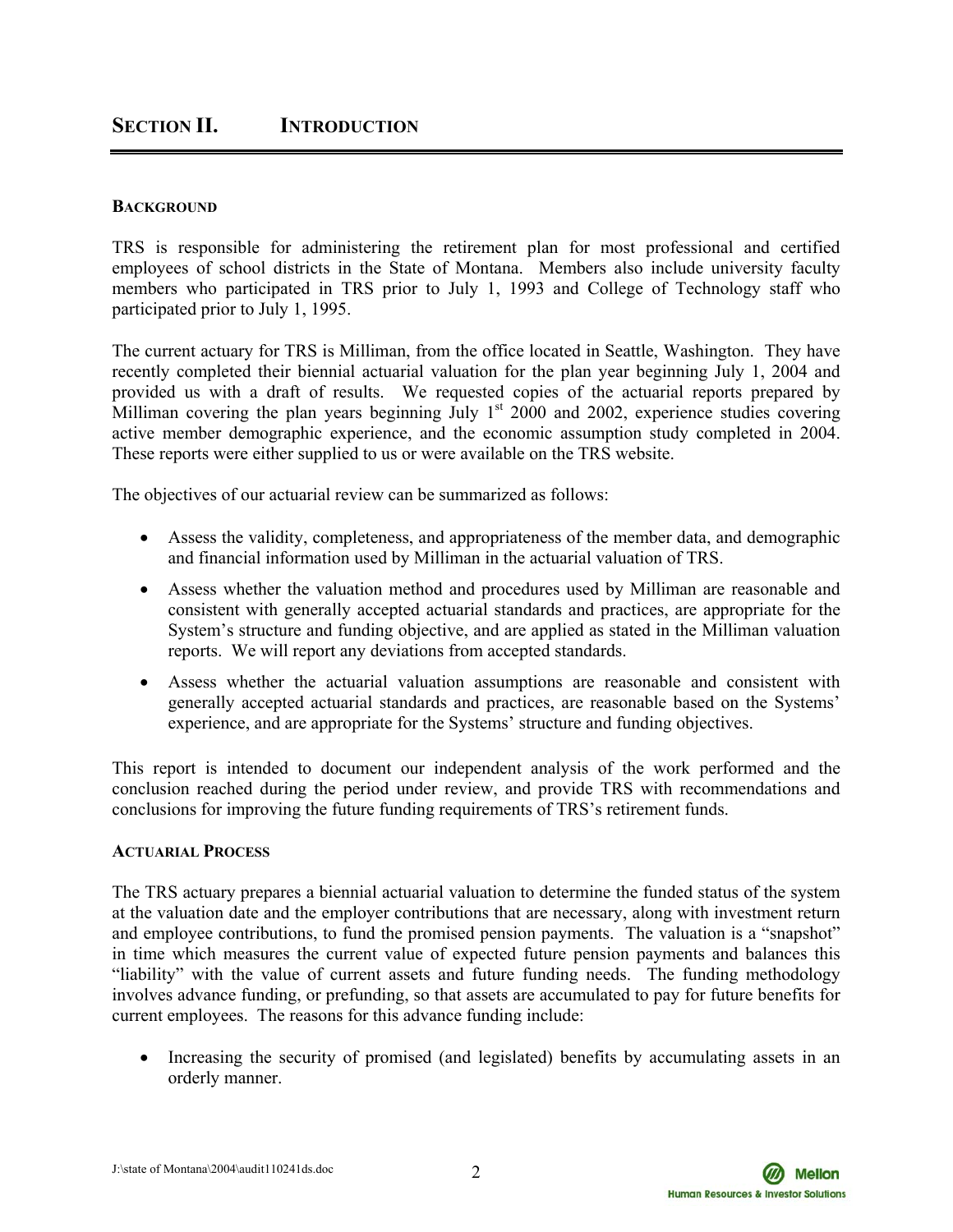- Providing for the equitable treatment of different generations of taxpayers by assigning reasonable retirement system costs to each year.
- Providing a method that appropriately recognizes costs over the working lifetime of both current and prospective members of the Retirement System. The infusion of new members replacing members who terminate, retire, and die makes funding a dynamic process.

Each year's valuation involves the determination of the liabilities for benefits promised to TRS members, the calculation of the amount of assets currently available in the trust funds to pay for those benefits, and the determination of the actuarial soundness of statutorily required employee and employer contributions. Membership demographic data is merged with a pension model incorporating the TRS benefit structure and anticipated future experience. Typically, a funding policy is established by the governing body with the goal of achieving reasonably level contributions and attaining an asset accumulation which provides adequate benefit security. The key elements of the valuation process which implement the funding policy are as follows:

- Membership data demographic information is collected as of the valuation date and expected future pension payments are determined for each member of the system.
- Benefit levels structure of promised benefits defined under state statute which are payable upon retirement, withdrawal, disability, or death.
- Actuarial assumptions these represent the actuary's best guess of future experience under TRS and form the basis for estimating future benefits and determining plan liabilities.
- Asset valuation method the methodology used to assign a value to the current assets on hand; the value can be market value, book, or some smoothed or averaged value. The primary purpose of an asset valuation method which differs from market value is to smooth out volatile market fluctuations so that the goal of level contributions is supported.
- Funding method the procedure used to allocate the costs of the promised benefits, to specific years. Various methods aim to smooth costs or benefits, or fund for benefits as they accrue.

The ultimate cost of a pension program over time equals the benefits paid and expenses incurred while administering the program. The source of revenue used to pay for this cost is equal to the contribution from employers and employees to fund the program, plus investment return earned on contributions made through pre-funding the benefit payments.

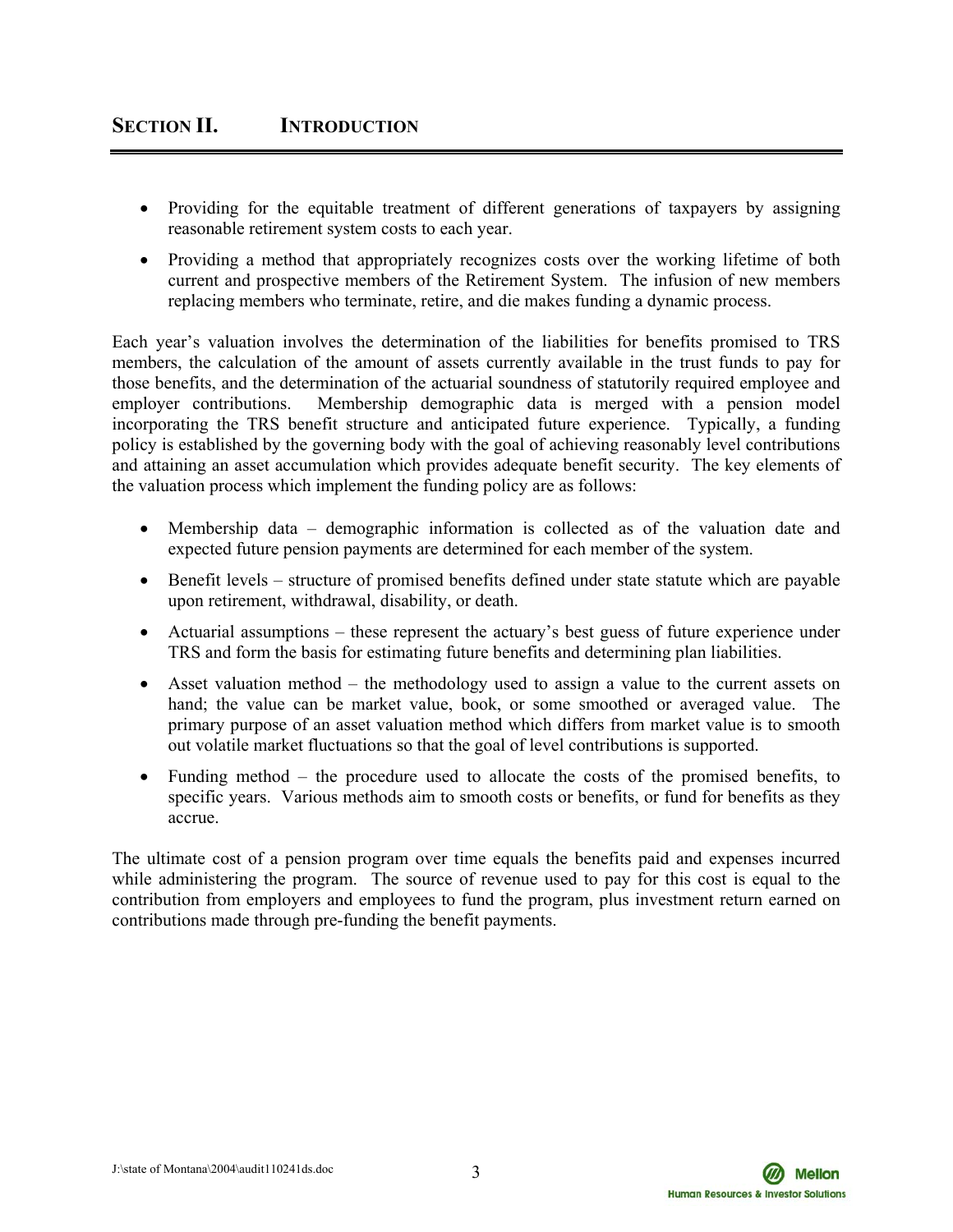As part of Mellon's actuarial review of TRS, a thorough data analysis was performed on the member information used for the current actuarial valuation completed as of July 1, 2004. TRS supplied Mellon with the same active, inactive, pensioner and beneficiary data that was used for the July 1, 2004 actuarial valuation performed by Milliman.

Our objectives in this process were to:

- Check for validity and completeness of member data
- Check for necessary data elements

Our data review is based on a comparison between the data provided to us from TRS and the data summarized and used in the Milliman actuarial valuation reports. We requested TRS to submit to us the same data files in the same format as was supplied to Milliman to perform the July 1, 2004 actuarial valuation. The results of our analysis follows.

# **COMPLETENESS OF DATA**

When performing the actuarial valuation, the actuary typically reviews the data to ensure the data fields are populated with reasonable information, that the data supplied recognizes the proper membership group at the valuation date, and no member is valued more than once. To accomplish this, the data is screened for valid information and is often matched to the prior year's final valuation data to account for status changes. This will often result in fewer active members included in the valuation than are supplied on the systems' data files.

# *Active Members*

TRS creates a data file for the actuary that includes active members, non-members, and participants who are no longer active with termination codes. According to the legend received from TRS, the active status codes are:

- 20 Active
- 27 Rehired
- 40 Rehired Retiree

Starting with the TRS data, we found 18,257 active records compared to Milliman's final groomed valuation data of 17,614. The difference of 643 records is attributable to two reasons. First, Milliman valued 637 records, where the pay was less than \$1,000, by adding contribution balances with interest to the active liability. We believe this is a reasonable estimate for liability purposes. Secondly, the TRS data file included 6 active records that had zero pay for the prior fiscal year, 3 of which had contribution balances.

In reviewing the active data from TRS, we found 169 records with blank fields for dates of birth, or almost 1% of all active members of the system. For these participants, Milliman fills in the birthdates to give the participant an age of 18 at hire date. We believe a more reasonable approach would be to choose an age that reflects the average entry age of 33. We also suggest that this data

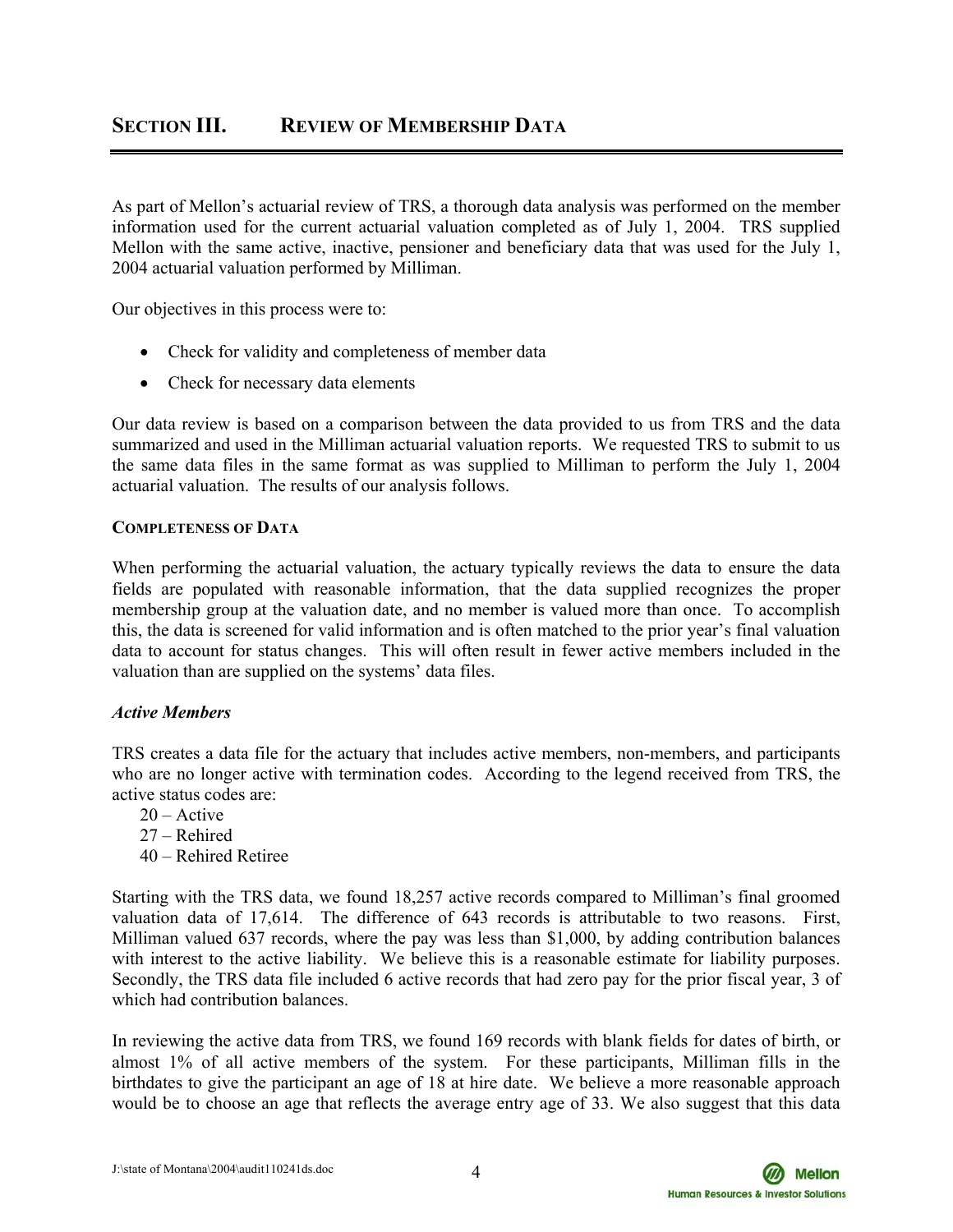# **SECTION III. REVIEW OF MEMBERSHIP DATA**

assumption be added to the procedures portion of the valuation report. This estimate should not have a material impact on valuation results, given the small amount of missing data.

The TRS file contained 5,013 part-time participants. For these participants, Milliman adjusted the accumulated service to reflect "full time" service. This adjustment was made by dividing the accumulated service by the part-time percentage. Using this logic, we agreed with all but 9 records. In these 9 cases, Milliman used the accumulated service received from TRS.

The annual pay used in Milliman's valuation was actual earnings in the prior fiscal year. There is a discrepancy in 170 part-time records between the TRS pay and Milliman's annual salary.

Milliman data matched TRS data exactly for contributions, vesting service, and gender.

### **ACTIVE DATA SUMMARY**

Below is a summary of our data comparison to Milliman.

|                                                           | <b>Milliman</b> | <b>Mellon</b>           | Percent           |
|-----------------------------------------------------------|-----------------|-------------------------|-------------------|
| <b>Noncontributory</b>                                    | <b>Total</b>    | <b>Total</b>            | <b>Difference</b> |
| $\mathbf{1}$ .<br>Number                                  |                 |                         |                   |
| Active                                                    | 17,614          | 17,617                  | $0.0\%$           |
| Active, pay $\leq$ \$1,000                                | 637             | 637                     | $0.0\%$           |
| Retirees and beneficiaries                                | 10,375          | 10,375                  | $0.0\%$           |
| Inactive                                                  | 1,620           | 1,607                   | $-0.8\%$          |
| <b>Total Number</b>                                       | 30,246          | 30,233                  | $0.0\%$           |
|                                                           |                 |                         |                   |
| Total Compensation (\$ Thousands)<br>2.                   |                 |                         |                   |
| - Full-Time                                               | \$<br>510,808   | $\mathbb{S}$<br>510,808 | $0.0\%$           |
| - Part-time                                               | 60,345          | 60,063                  | $-0.5%$           |
| - Total                                                   | \$<br>571,153   | \$<br>570,871           | $0.0\%$           |
| Accumulated Contributions with Interest<br>3 <sub>1</sub> |                 |                         |                   |
| (\$ Thousands)                                            | \$<br>691,816   | \$<br>691,816           | $0.0\%$           |
| <b>Active Averages</b><br>4.                              |                 |                         |                   |
| Age                                                       | 45.6            | 45.6                    | $0.0\%$           |
| Service                                                   | 12.2            | 12.2                    | $0.0\%$           |
| Compensation – Full Time                                  | \$<br>40,537    | \$<br>40,537            | $0.0\%$           |

### **Comparative Summary of Actuarial Valuation Results Between Milliman and Mellon as of July 1, 2004**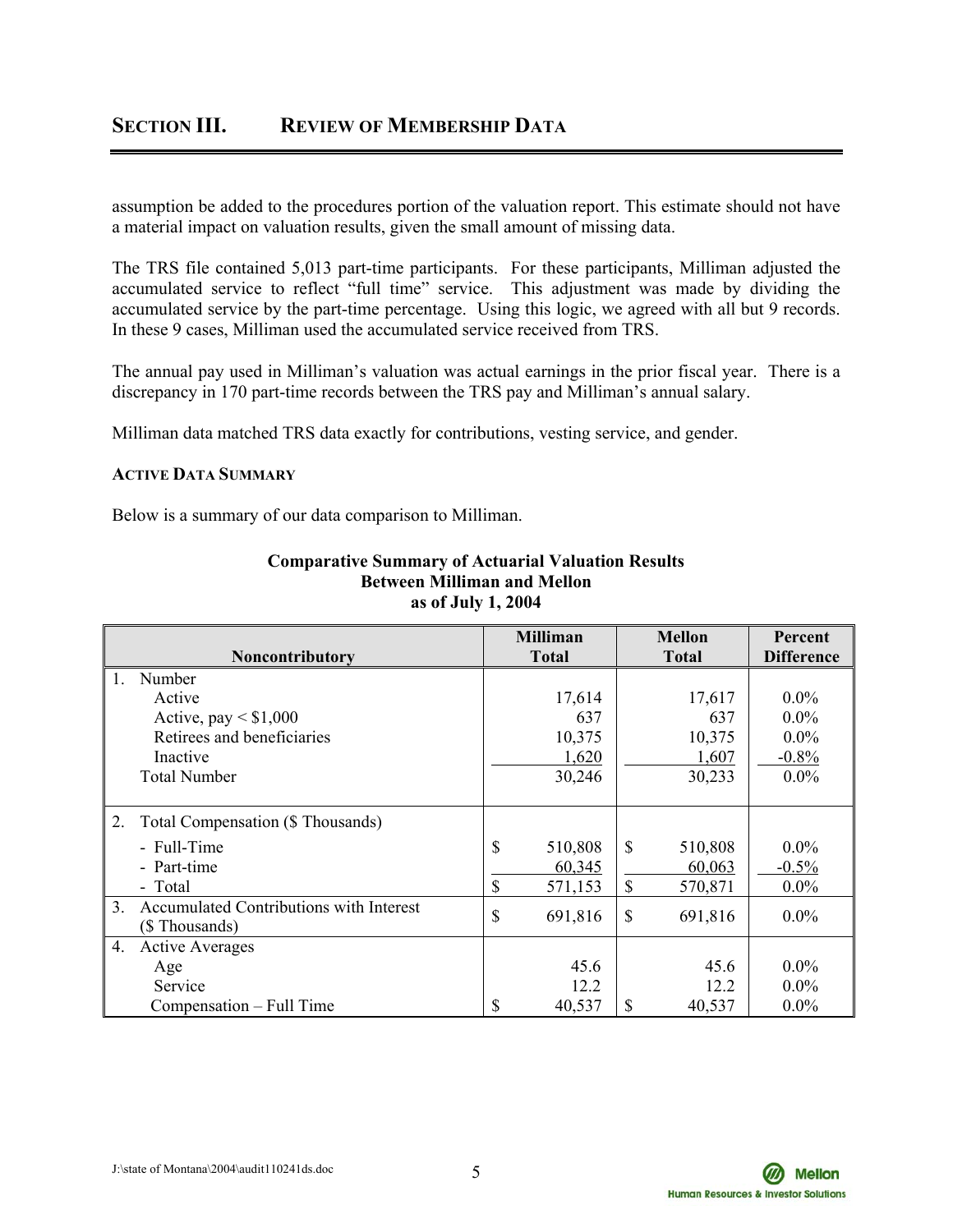# **SECTION III. REVIEW OF MEMBERSHIP DATA**

### *Retired and Inactive Members*

The TRS retiree file supplied to Milliman had 10,420 retiree records. Of these records, 42 were coded as rehires, 1 coded as a nonmember, 1 coded as active, and 1 coded as a refund. The remaining 10,375 records matched the count used by Milliman in the valuation.

The total of retiree benefits matches exactly. Milliman shows a total of \$159.8 million in benefits, an average of \$15,400 per person which corresponds exactly to the TRS data.

Milliman's count for each member category matches with the TRS data: retiree, disabled, and beneficiary. Milliman data also matched TRS data for dates of birth, annual benefit, contributions, vesting service, gender, and payment form.

The TRS deferred vested member file has 1,607 records compared to 1,620 records on the Milliman file. The 13 additional records all had a benefit of zero; 11 TIAA-CREF and TRS members, 2 TRS members with no pay.

Milliman deferred vested member data matched TRS data for dates of birth, annual benefit, contributions, gender, and deferred retirement to age 60.

#### **SUMMARY OF RETIREE AND INACTIVE DATA**

Overall, the Retiree and Inactive data provided by TRS was very complete.

In comparing the TRS data to the Milliman valuation data, we found some minor differences, but none that were significant or that would lead to major differences in valuation results.

Finally, we recommend that Milliman add information to the valuation report on what procedures are used to estimate missing data. This includes assumptions and procedures that are used to complete missing dates of birth, sex codes, service dates, or salary amounts.

#### **NECESSARY DATA ELEMENTS**

All necessary data elements were present on the TRS data tapes in order to calculate liabilities for active, inactive, and retired members and beneficiaries. However, we do have some suggestions that can improve valuation precision:

For the active member file:

• Include an annual rate of pay in addition to prior year's pay. This will make valuing new hires in the previous year more accurate, eliminating the need for the actuary to annualize partial year pay.

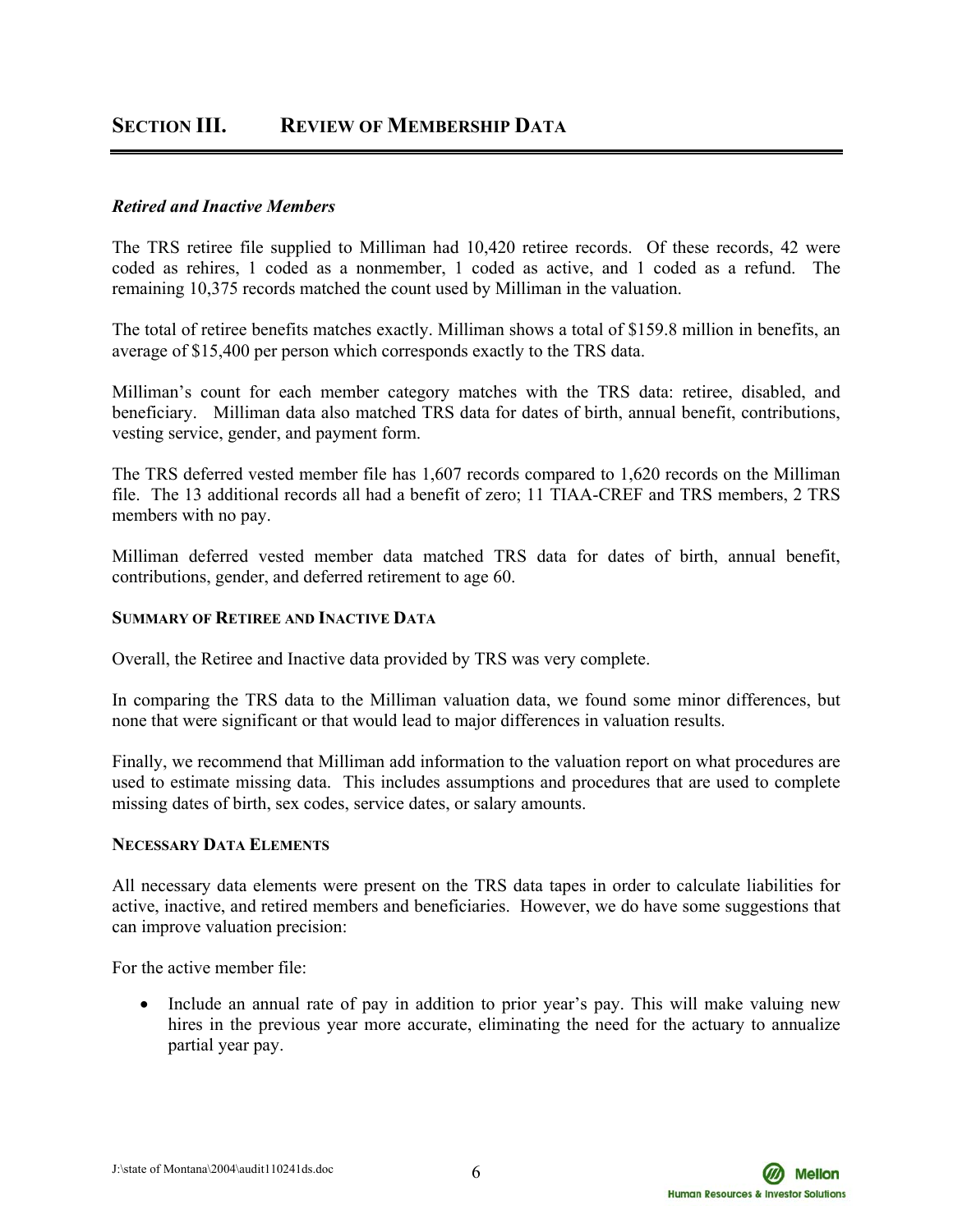- Remove records from the active TRS tape when a participant is no longer active, deferred vested or due a refund. Use a single code to specify the status of an active, deferred vested or refund-due participant.
- Review the records missing gender and dates of birth to see if the information is available.

For all data assumptions:

• TRS should work to reduce the number of missing dates of birth passed to the actuary. This can often be accomplished by requiring complete information on enrollment forms received from participating employers.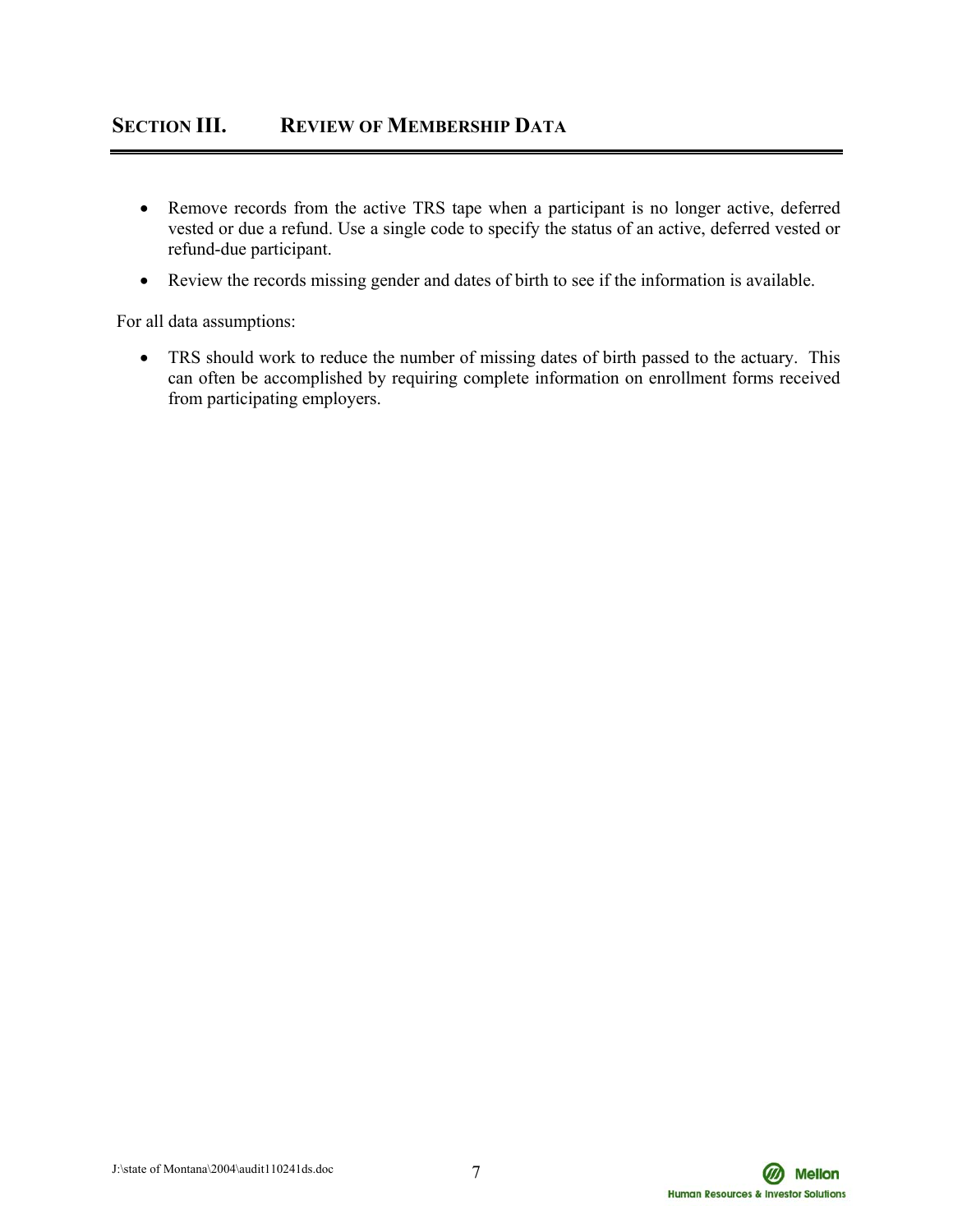# **SECTION IV. ACTUARIAL ASSUMPTIONS**

#### **BACKGROUND ON ACTUARIAL ASSUMPTIONS**

The actuarial assumptions form the basis of the actuary's best guess of future benefit payment amounts. Since it is not possible to know in advance how each member's career will evolve in terms of salary growth, future service and cause of termination, the actuary must develop assumptions in an attempt to predict future employment and benefit payment patterns. These assumptions enable the actuary to value the amount of benefits earned and to reasonably predict when these benefits will be paid. Similarly, the actuary must make an assumption about future investment earnings of the trust fund. In developing the assumptions, the actuary examines the past experience and considers future expectations to make his or her best estimate of the anticipated experience under the plan. There is no one right assumption, but each assumption has a range of reasonable alternatives.

Traditionally actuarial assumptions have been considered either "explicit" or "implicit." Under the explicit approach each individual assumption represents the actuary's best estimate of experience with respect to that assumption. Under the implicit approach the assumptions in the aggregate represent the actuary's best estimate of future experience, but each individual assumption does not necessarily represent the actuary's best estimate. The explicit approach to assumptions is required under ERISA and the Internal Revenue Code. Although TRS is not subject to ERISA, standard actuarial practice today tends to be based on the explicit approach to selecting assumptions. The TRS actuary has been following the explicit approach.

There are two general types of actuarial assumptions:

- Economic assumptions these include the valuation interest rate (expected return on plan assets), assumed rates of salary increase, inflation, cost-of-living increases (if applicable), and increase in total payroll.
- Demographic assumptions these include the assumed rates of mortality (both before and after retirement), disability, retirement, and withdrawal before and after eligibility for a vested benefit.

For purposes of our review, we will focus on the TRS assumptions and their reasonableness. We will review the most recent experience analysis reports and comment on the reasonableness of assumption changes given plan experience and make comparisons with national surveys and assumptions used by other similar regional retirement systems.

#### **ECONOMIC ASSUMPTIONS**

The key economic assumptions are the valuation interest rate (expected return on plan assets and forms the basis for discounting future benefit payments), the salary scale (or assumed rates of salary increase), the increase in total payroll (since unfunded liabilities are amortized over an increasing payroll), and inflation. Since inflation impacts both salary increases, COLAs and asset return, it is important to equally reflect the underlying inflation rate in the valuation interest rate, the COLA assumption and the salary scale assumptions. In addition, Milliman makes an assumption for total payroll increases that should also be consistent with other economic assumptions and TRS expected experience.

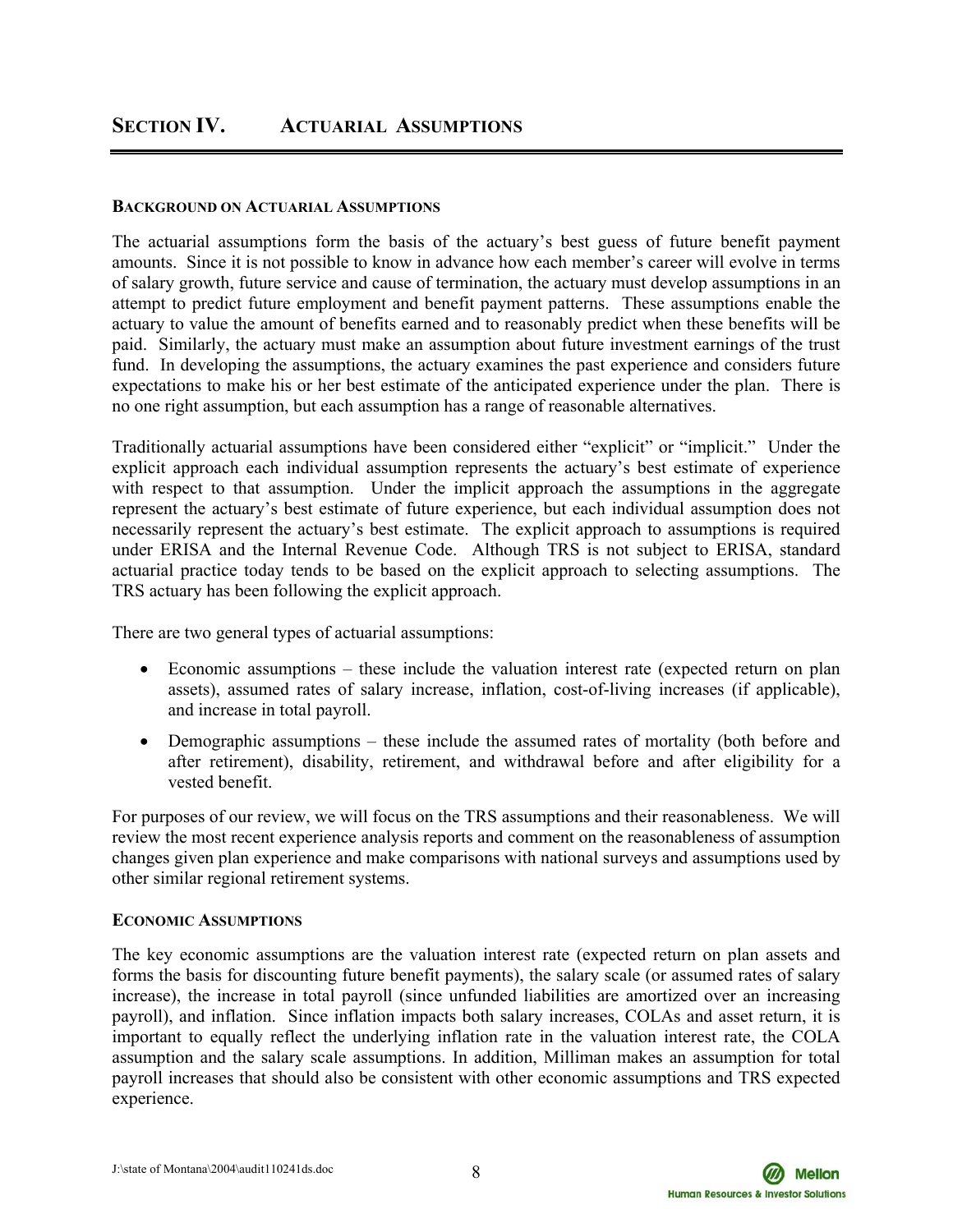*Valuation Interest Rate*: The valuation interest rate should represent the long-term rate of return expected on the actuarial value of assets, considering the real rate of return on the plan's assets, the underlying inflation rate, expenses, and future contributions. The period considered for funding represents a long time horizon. In reviewing this assumption, the actuary should consider TRS's asset allocation policy, history of returns and expectations of any future economic implications.

Earlier this year, the TRS actuary performed an experience analysis on economic assumptions. The actuary considered historical TRS investment returns, general economic trends, and a projection of expected investment returns using capital market assumptions. The actuary recommended a decrease from 8.0% to a 7.75% assumption for investment return, net of expenses, with an underlying price inflation of 3.5%, resulting in a real rate of return assumption of 4.25%.

The TRS asset allocation on June 30, 2003, was 63% equities (includes international and private equity) and 37% fixed income. Below is a comparison of TRS's valuation interest rate and asset allocation to several similar regional statewide retirement plans.

|                                               |                                | <b>Asset Allocation</b><br>(Equity-like vs. |
|-----------------------------------------------|--------------------------------|---------------------------------------------|
| <b>Retirement System</b>                      | <b>Valuation Interest Rate</b> | <b>Fixed Income)</b>                        |
| <b>TRS</b>                                    | 7.75%                          | 63%/37%                                     |
| Utah $RS^{(2)}$                               | $8.0\%$                        | 68%/32%                                     |
| Idaho PERS <sup>(1)</sup>                     | 8.0%                           | 72%/28%                                     |
| Montana PERS <sup>(1)</sup>                   | 8.0%                           | 63%/37%                                     |
| North Dakota Teachers <sup>(1)</sup>          | 8.0%                           | $80\%/20\%$                                 |
| South Dakota $RS^{(2)}$                       | 8.0%                           | $74\%/26\%$                                 |
| New Mexico $ERB^{(2)}$                        | $8.0\%$                        | 71%/29%                                     |
| PERA of Colorado <sup>(2)</sup>               | 8.5%                           | 75%/25%                                     |
| Wyoming Retirement System <sup>(2)</sup>      | $8.0\%$                        | 63%/37%                                     |
| 2004 Wilshire Survey (Average) <sup>(1)</sup> | 8.0%                           | 65%/35%                                     |

# **Valuation Interest Rates and Asset Allocations**

 (1) 2004 Wilshire Report on the State Retirement Systems: Funding Levels and Asset Allocation, March 12, 2004 (2) Survey of Mellon governmental clients

TRS's valuation assumption appears consistent with comparable systems, and is slightly conservative when compared with the average Wilshire survey results. In a recent Mellon study, almost 39% of the plans surveyed used an 8.0% valuation interest rate, the most common interest rate used. This concurs with a recent Public Fund survey published by NASRA that indicated the median valuation interest rate assumption for 125 public plans surveyed was 8.0%. Return expectations of investment professionals have declined recently. Although some retirement systems have decreased their valuation interest rates, many systems have not.

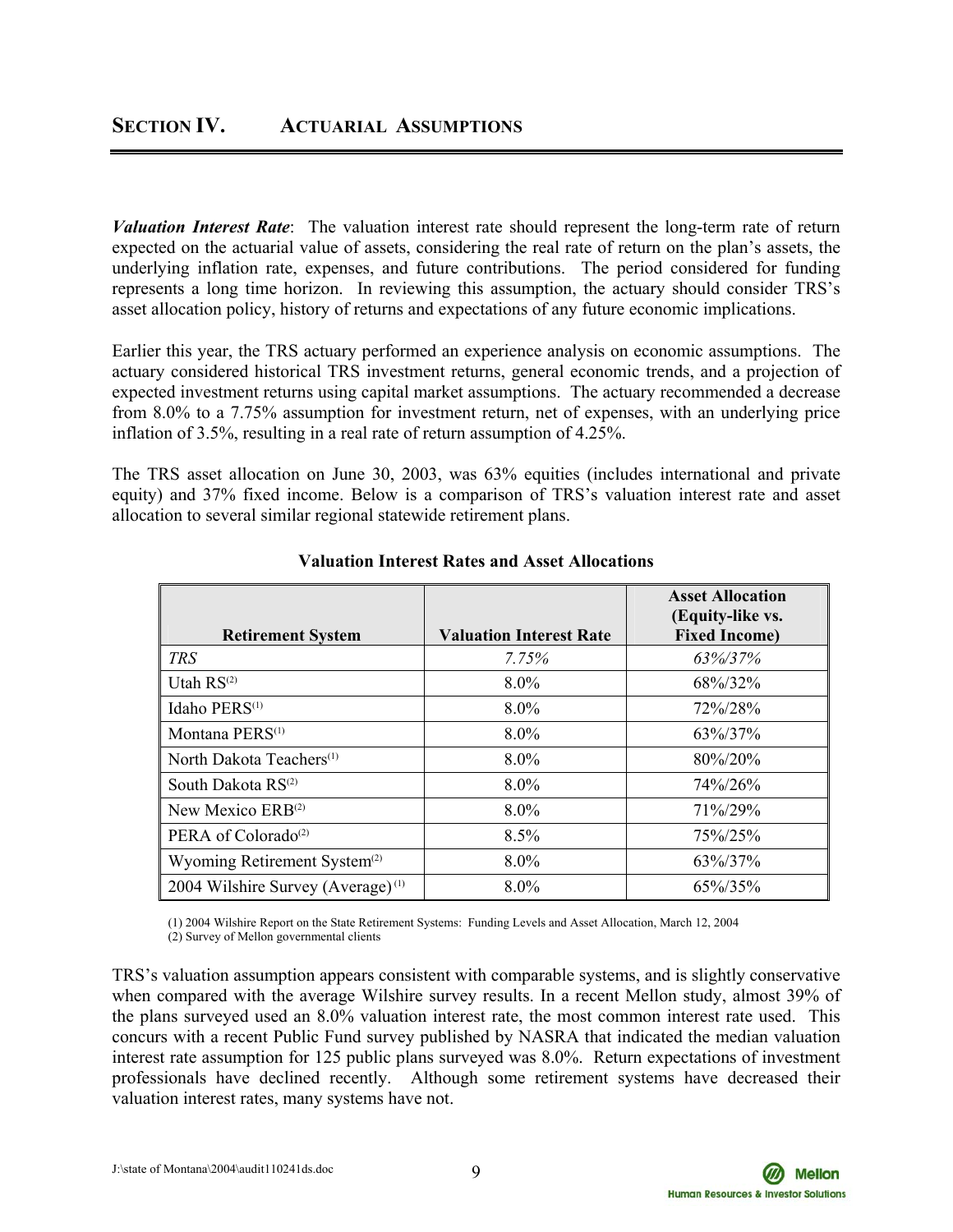When recommending valuation interest rates, actuaries must consider the long-term expected rate of return on plan assets given the plan's asset allocation policy, and also consider historical statistical data. Real long-term rates of return on equities typically range from 6% to 7% and real long-term rates of return on fixed income range from 2% to 3%. When considering TRS's current asset allocation, expenses, and assumed inflation of 3.5% annually, the nominal return of the portfolio reasonably falls within a rage of 7.7% to 8.7%. Therefore, we find Milliman's recommended 7.75% valuation interest rate and underlying real rate of return within the reasonable range, although at the low (conservative) end of the range.

*Inflation*: Recent inflation rates have been lower than in the 1970s and 1980s. The inflation rate under the CPI-U index over the ten-year period ending December 31, 2004 was as follows:

| Year            | <b>CPI-U Index</b> |
|-----------------|--------------------|
| 1994            | 2.6%               |
| 1995            | 2.8%               |
| 1996            | $3.0\%$            |
| 1997            | 2.3%               |
| 1998            | 1.6%               |
| 1999            | $2.2\%$            |
| 2000            | 3.4%               |
| 2001            | 2.8%               |
| 2002            | 1.6%               |
| 2003            | 2.3%               |
| Geometric Mean: |                    |
| Last 5 years    | 2.5%               |
| Last 10 years   | 2.5%               |
| Since 1960      | 4.4%               |

# **Inflation Rates**

In the 2004 economic experience report, Milliman recommends decreasing the inflation assumption from 4.0% to 3.5%. The recommended inflation rate of 3.5% is greater than the average inflation over the last ten years (2.5%), but less than inflation experienced since 1960 (4.4%). This assumption has been trending down as a result of recent low inflation. Although many economists currently forecast inflation of less than 3%, long-term rates should be higher given the historical record of inflation. We believe long-term inflation assumptions ranging from 3% to 4% are reasonable. According to the recent NASRA survey of public plans, the median inflation assumption was 3.75%, with 67% of plans using an inflation assumption of 3% to 4%. In our opinion, a long-term inflation rate of 3.5% per year recommended by Milliman is reasonable.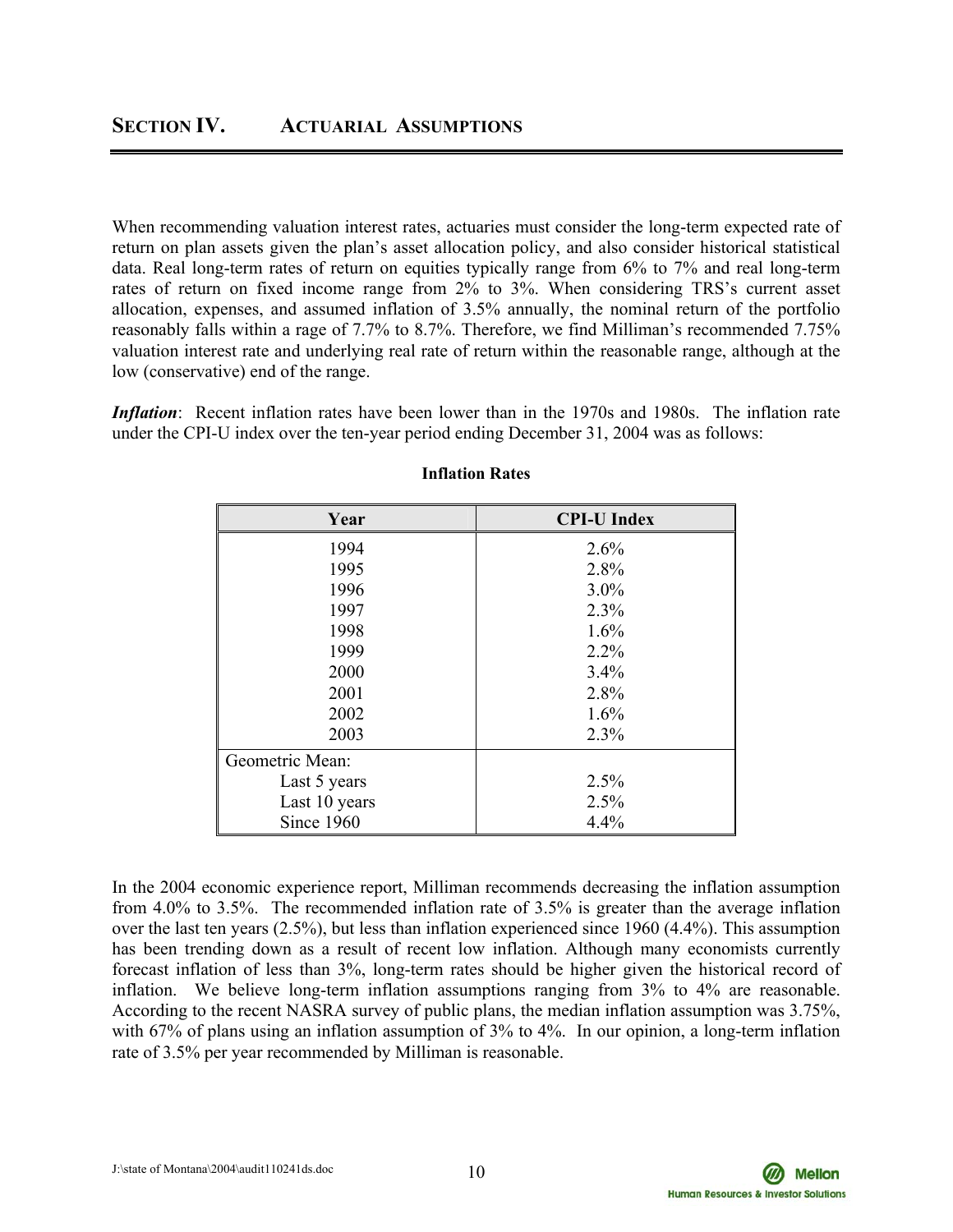*Salary Scale*: The salary scale, or assumed annual rates of salary increase, is the other key economic assumption. An analysis of the appropriateness of the salary scale needs to consider two points. First, how does the rate of actual salary increases compare with those expected according to the actuarial assumptions. Second, are the two economic assumptions (interest rate and salary scale) internally consistent with regard to the underlying inflation assumption.

The salary scales used for TRS consist of two components. The first component is the rate of general wage inflation. This is comprised of the price inflation assumption that is inherent in the development of the valuation interest rate, plus an economic productivity assumption. Milliman recommends a decrease in the general wage inflation assumption from 5.0% to 4.5%. The recommended assumption includes the same price inflation assumption of 3.5% inherent in the valuation interest rate. Productivity of our economy creates salary increases that are greater than price increases (inflation). Assumptions generally range from 0.5% to 1.5% for most plans to reflect economic productivity. We find Milliman's productivity assumption of 1.0% reasonable, and therefore, a general wage inflation of 4.5% to be reasonable.

The other component of the salary scale varies by service and measures merit or step/longevity increases. The merit/step/longevity component for general members ranges from 4.51% during the first year of service, grading down to 0% after 22 years of service. This component can be applied to salary increases by age, by service, or by a combination of age and service. We generally find rates starting at 5% to 6%, and grading down over time to 0%. Although a starting merit/step/longevity increase rate of 4.51% is lower then we typically see, we find the scale reasonable given TRS experience. The merit/step/longevity component used for university members is a flat 1.0%. Given the university members participating in TRS were hired before July 1, 1993, this group consists of older, longer service members only who are typically expected to receive lower merit/step increases. Using a flat scale of 1.0% for this group is reasonable.

Another consideration in examining the package of economic assumptions is to look at the spread between the valuation interest rate and the general wage inflation; also known as "economic spread." In a 2002 Wisconsin survey of 85 major public employee retirement systems, the average spread was 3.87%. Economic spread ranged from a low of 1.75% to a high of 5.50%, with 3.50% being the most common. Economic spreads should directly correlate with the expected real rate of return of a plan's asset allocation. Higher allocations to equity, and hence higher expected rates of return, should result in higher economic spreads.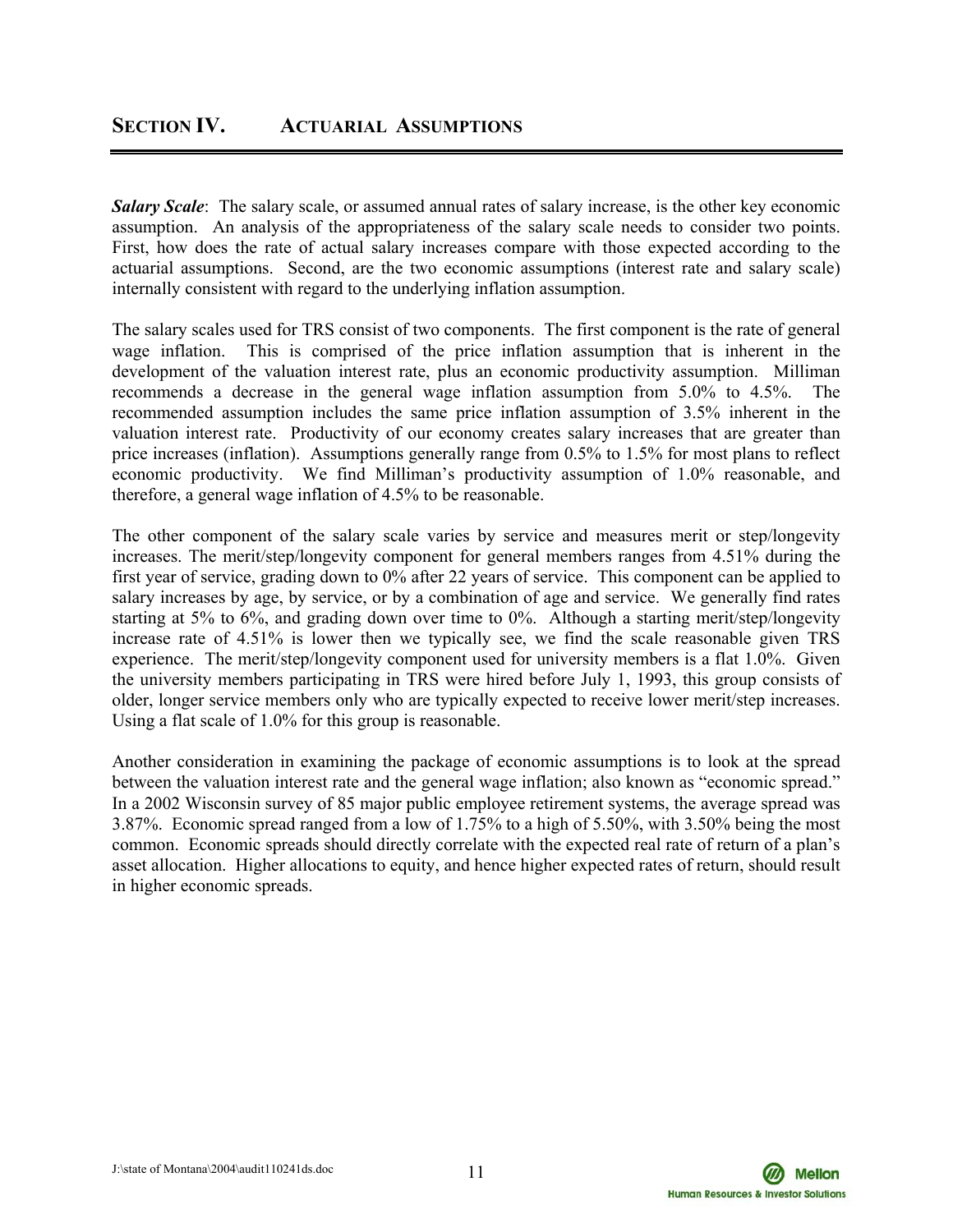We believe an economic spread between  $3\%$  and  $4\%$  is reasonable for TRS. Milliman's recommended economic assumptions include a spread of 3.25%. We find Milliman's economic spread slightly conservative, but reasonable. Following is a table showing the economic spread of other similar retirement plans:

| <b>Retirement System</b>             | Rate     |
|--------------------------------------|----------|
| <b>TRS</b>                           | 3.25%    |
| Idaho PERS <sup>(1)</sup>            | $3.25\%$ |
| Montana PERS <sup>(1)</sup>          | 3.75%    |
| North Dakota Teachers <sup>(1)</sup> | $5.00\%$ |
| New Mexico ERB <sup>(2)</sup>        | $3.50\%$ |
| PERA of Colorado <sup>(2)</sup>      | $4.00\%$ |
| South Dakota RS <sup>(2)</sup>       | 3.50%    |
| Utah RS <sup>(2)</sup>               | 3.25%    |
| Wyoming $RS^{(2)}$                   | 4.00%    |

| <b>Economic Spread</b> |  |
|------------------------|--|
|------------------------|--|

(1) 2002 Comparative Study of Major Public Employee Retirement Systems (Wisconsin) (2) Survey of Mellon Governmental Clients

*Increase in Total Payroll*: As part of determining the actuarial contribution rate, the unfunded accrued liability is amortized over a 30-year period as a level percent of pay for the general membership group. Since pay is expected to increase, an assumption is made for the rate at which total payroll is expected to increase. The amortization payment will remain level as a percentage of total payroll for the general membership group provided:

- the active general employee membership group (excluding university system employees) remains at a constant or stationary level, and
- the underlying long-term price inflation rate and productivity increases are realized
- the general member payroll grows by 4.5%
- the contribution rate for the university system's unfunded liability, currently 4.04% of pay, is properly adjusted to amortize the MUS past service liability by July 1, 2033

This procedure for amortizing unfunded accrued liabilities is common for large public plans. However, this methodology increases the risk of future funding shortfalls since adequate funding is dependent on a stationary or growing active membership group needed to meet the assumed payroll growth rate. If active membership decreases, contributions will need to be increased in order to meet the amortization period. Accounting Standards (GASB No. 25  $\&$  27) do not allow an assumption for population increases when setting a payroll growth assumption.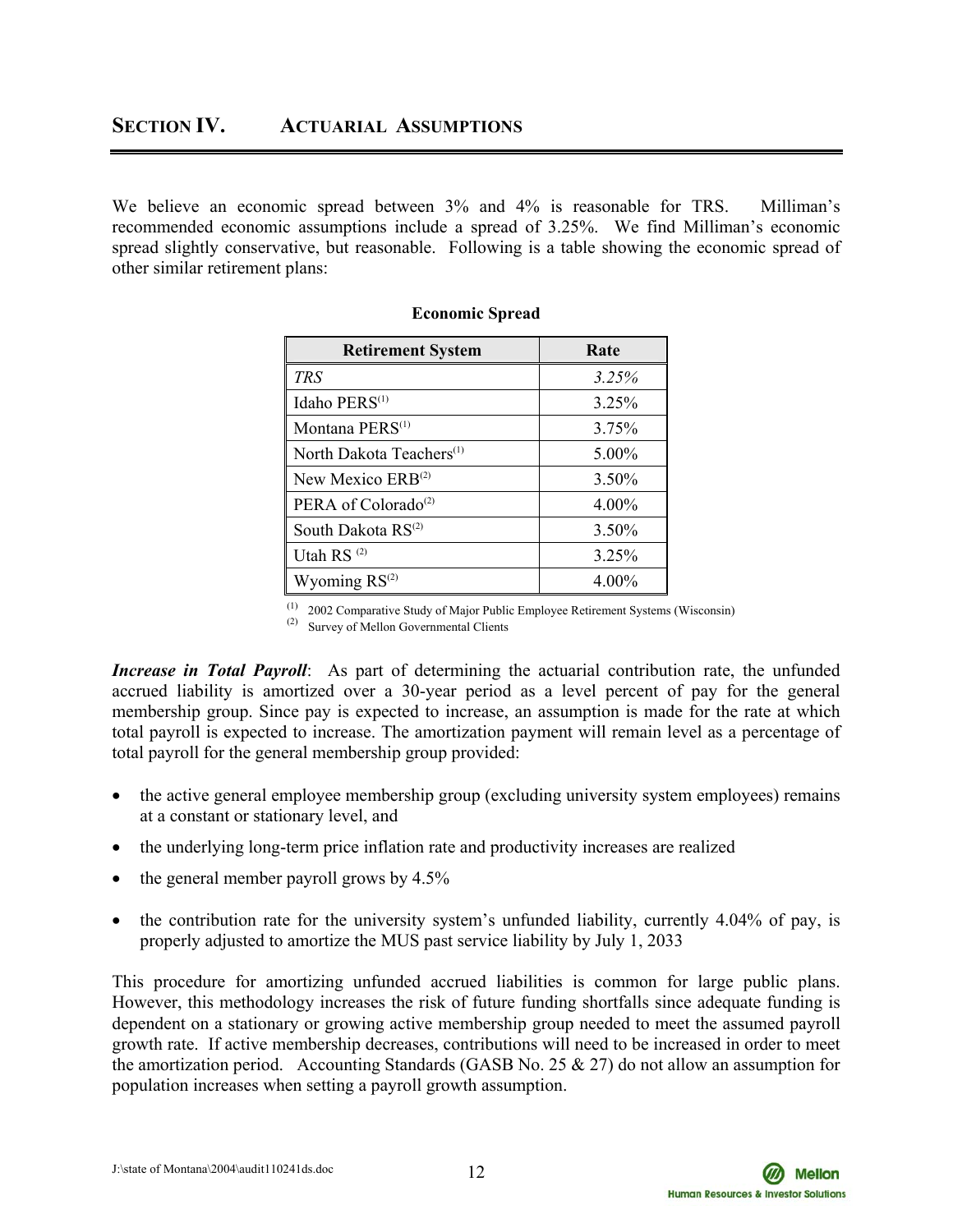It is difficult to determine what the recent salary increase experience has been for the general membership group (excluding university members) from available information. Historical information of average salaries is based on combined salaries for these groups. However, since salary increases used to determine the benefit liability for the plans are consistent with the 4.50% payroll growth assumption, a corresponding reduction in the wage inflation and payroll growth assumption would not have a significant impact on the determination of the funding period.

# **DEMOGRAPHIC ASSUMPTIONS**

The demographic assumptions are the assumed rates of retirement, withdrawal (with or without a vested benefit), disability and mortality (death before or after retirement). These decrements define the member status changes which effect the payment of benefits. Since TRS is a large retirement system, the demographic assumptions should reflect the system's own experience. To this end, the TRS actuary should prepare periodic experience studies to review the current actuarial assumptions and revise them as necessary. Milliman reviews experience on even numbered valuation years. In the 2002 valuation report, Milliman made several assumption changes, but the underlying experience and analysis justifying those assumption changes were documented in the active member experience analysis report. Mortality table changes made in 2000 followed the mortality experience analysis completed in 1999. Our comments regarding the current assumptions and the recent changes follow.

*Rates of Retirement*: These rates form the basis of determining the expected future benefits paid upon early, normal, or late retirement. Unreduced benefits are available after 25 years of service credit or after reaching age 60 with at least five years of service credit. Reduced benefits are also available after becoming eligible for early retirement. Reduced early retirement benefits are available after 5 years of service credit and attaining age 50. Members who leave before eligibility for a service retirement are not eligible for immediate benefit payments, but are eligible for a future benefit if vested.

It is our experience that employees will often wait until they are eligible for unreduced benefits to retire, and therefore, the incidence of retirement after attaining eligibility for unreduced benefits is higher than when eligible for a reduced retirement benefit. Members electing to continue working until after becoming eligible for a retirement benefit may work a number of years into late retirement.

The retirement rates used by Milliman are structured to coincide with retirement eligibility and are based on age and eligibility for unreduced and reduced retirement. The use of retirement rates from age 50 to age 59 is reasonable given the eligibility for reduced retirement benefits, and are lower than rates for unreduced retirement. Unreduced retirement rates are higher when first eligible, and reduce thereafter. Late retirement rates continue after age 60 until age 70, a typical ultimate retirement age. We generally find the retirement assumptions reasonable and consistent with other similar Systems.

*Rates of Withdrawal (Before and After Eligibility for Vested Benefits)*: A member who terminates employment with at least five years of service may choose to receive a refund of contributions with interest or a deferred vested pension. Members terminating with less than five years of service may receive a refund of member contributions with interest after filing an application for a refund. To calculate withdrawal liability after five years of service, the valuation assumes that a percentage of

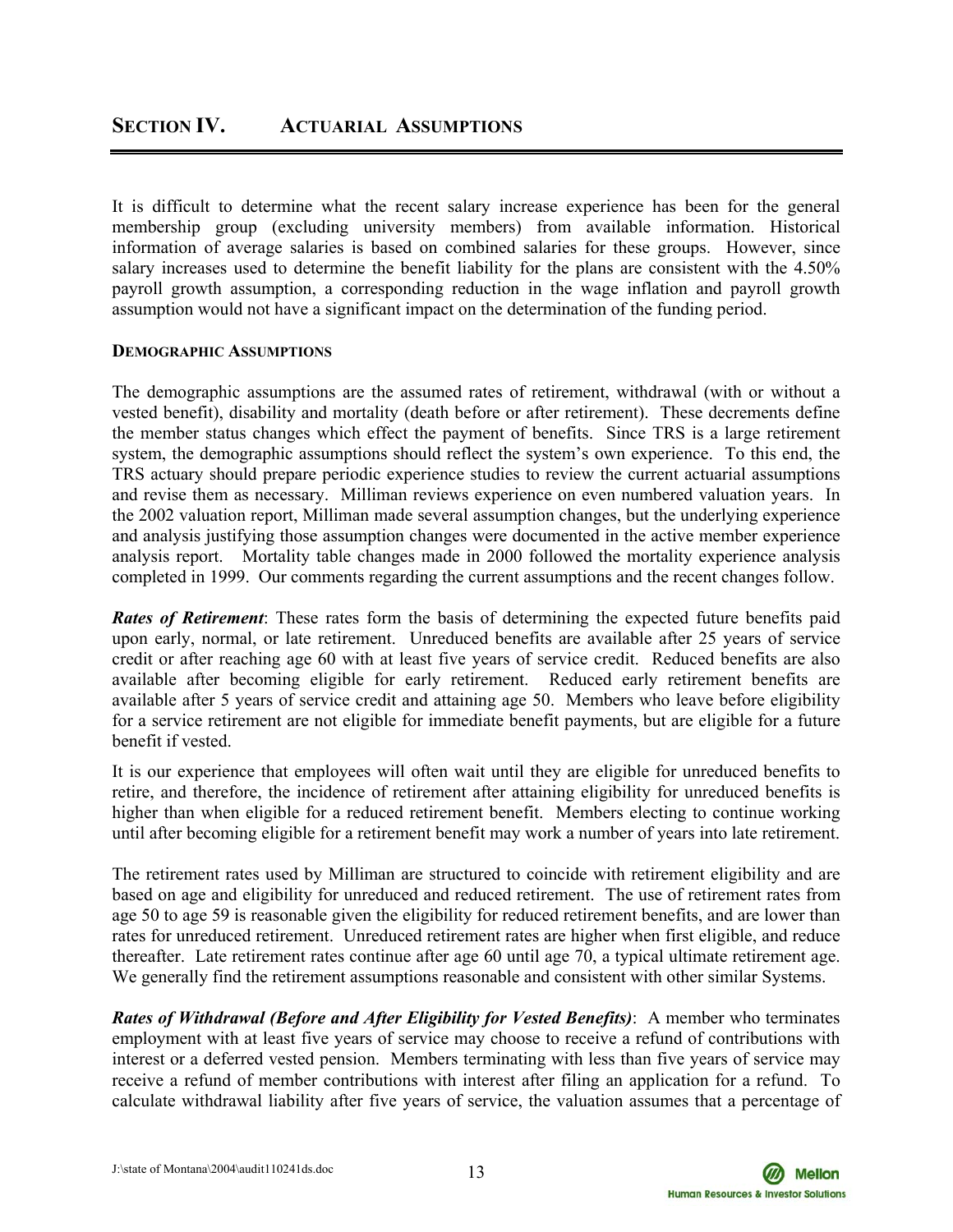the members choose to defer their benefits and the remaining percentage will elect a refund of contributions upon termination. This percentage varies by age. For example, if a member age 30 leaves with five or more years of service then the valuation assumes that 46% take the refund and 54% retain membership and receive a deferred monthly benefit, whereas if a member age 45 leaves, the valuation assumes that 40% take a refund and 60% will receive a deferred monthly benefit.

To value these benefits, Milliman uses withdrawal rates that are a function of years of service, with slightly different rates for general members vs. university system members. Actuaries will either set rates by age, by service, or by a combination of age and service, depending on the best fit of experience. A comparison with similar systems follows.

|     |                | Montana          |                     |        |             |                      |      | <b>Utah Retirement</b> |
|-----|----------------|------------------|---------------------|--------|-------------|----------------------|------|------------------------|
|     |                | <b>TRS</b>       |                     |        |             | <b>Colorado PERA</b> |      | <b>System</b>          |
|     |                | (General         | <b>Montana PERS</b> |        |             | (School Division)    |      | (Public Educators)     |
| Age | <b>Service</b> | <b>Members</b> ) | <b>Male</b>         | Female | <b>Male</b> | Female               |      | Female                 |
| 20  |                | .300             | .250                | .250   | .150        | .160                 | .159 | .267                   |
| 25  | 2              | .160             | .160                | .160   | .120        | .125                 | .122 | .188                   |
| 30  | 5              | .080             | .060                | .050   | .050        | .067                 | .043 | .084                   |
| 35  | 10             | .062             | .030                | .040   | .035        | .049                 | .029 | .052                   |
| 40  | 15             | .042             | .020                | .020   | .028        | .036                 | .021 | .035                   |
| 45  | 20             | .030             | .020                | .020   | .025        | .031                 | .016 | .027                   |

# **Withdrawal Rates**

The withdrawal rates used by Milliman are based on the System's experience, and unlike some systems, are not determined separately by gender. However, they are comparable to rates used by similar systems, and appear reasonable.

*Rates of Disability*: If a member gets disabled prior to retirement with at least five years of service, he or she is eligible for a disability benefit. Rates of disability are used to quantify the value of this benefit. These rates are set on the basis of age and increase as age increases. Rates are applied separately to general members and university members based on experience.

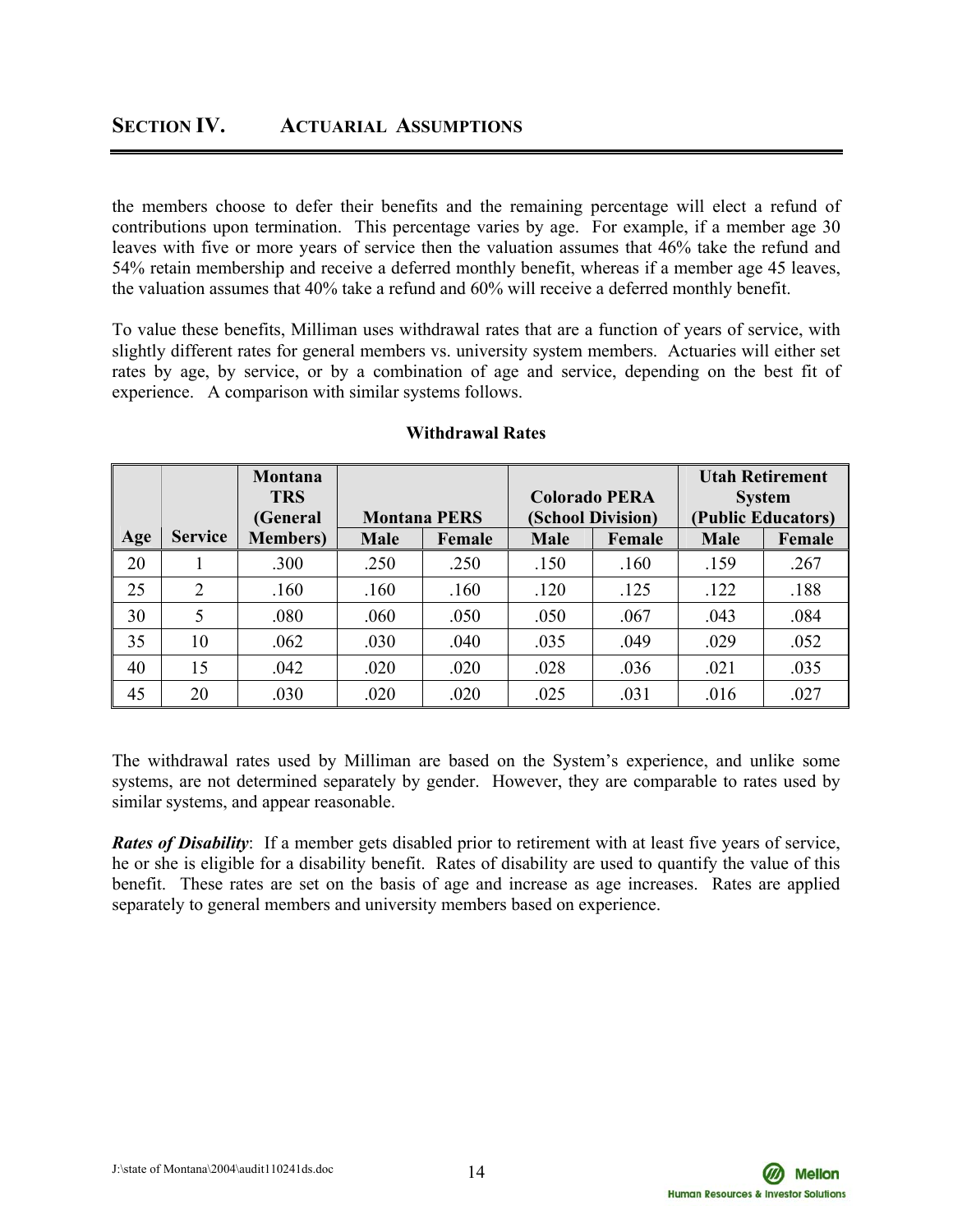One way to evaluate the disability rates is by comparison to other similar systems. Following below are some comparable disability rates for other pension systems:

|     | Montana<br><b>TRS</b> |             |                     | <b>Colorado PERA</b> |                   |             | <b>Utah Retirement</b><br><b>System</b> |
|-----|-----------------------|-------------|---------------------|----------------------|-------------------|-------------|-----------------------------------------|
|     | (General              |             | <b>Montana PERS</b> |                      | (School Division) |             | (Public Educators)                      |
| Age | <b>Members</b> )      | <b>Male</b> | Female              | <b>Male</b>          | Female            | <b>Male</b> | Female                                  |
| 25  | .0001                 | .0001       | .0001               | .0001                | .0002             | .0001       | .0002                                   |
| 30  | .0001                 | .0001       | .0001               | .0001                | .0003             | .0002       | .0003                                   |
| 35  | .0002                 | .0006       | .0003               | .0004                | .0005             | .0003       | .0005                                   |
| 40  | .0004                 | .0009       | .0015               | .0011                | .0008             | .0004       | .0006                                   |
| 45  | .0008                 | .0017       | .0015               | .0018                | .0010             | .0007       | .0010                                   |
| 50  | .0013                 | .0036       | .0030               | .0040                | .0030             | .0009       | .0013                                   |
| 55  | .0018                 | .0062       | .0036               | .0065                | .0050             | .0014       | .0021                                   |

# **Disability Rates**

The disability rates for TRS are based on the actual experience of the System and appear reasonable. However, other systems in our sample separate disability rates by gender. Since the disability experience is relatively small, we don't expect that separate disability rates by gender for TRS would have a material impact on the actuarial results.

*Rates of Mortality*: The most important decremental valuation assumption is mortality because this assumption is a predictor of when pension payments stop. The mortality assumption applies to members both before and after retirement. Most often, gender distinct rates are used for non-disabled members since studies continually show that females live longer than males, although that gap has been shrinking according to recent mortality studies.

The TRS actuarial valuations use established mortality tables with adjustments based on TRS experience. This is a common method for setting mortality rates when a system does not have a sufficient sample size to warrant experience-based tables. A different set of mortality rates are used for healthy vs. disabled members. In Milliman's experience analysis report, the healthy member mortality rates used in the valuation are set using the 1994 Group Annuity Mortality Table, using a setback of three years for males, and a setback of one year for females. The rates were set with a margin of 9%. This means the rates are more conservative than the observed experience, to take into account expected improving mortality during the projected benefit payment period.

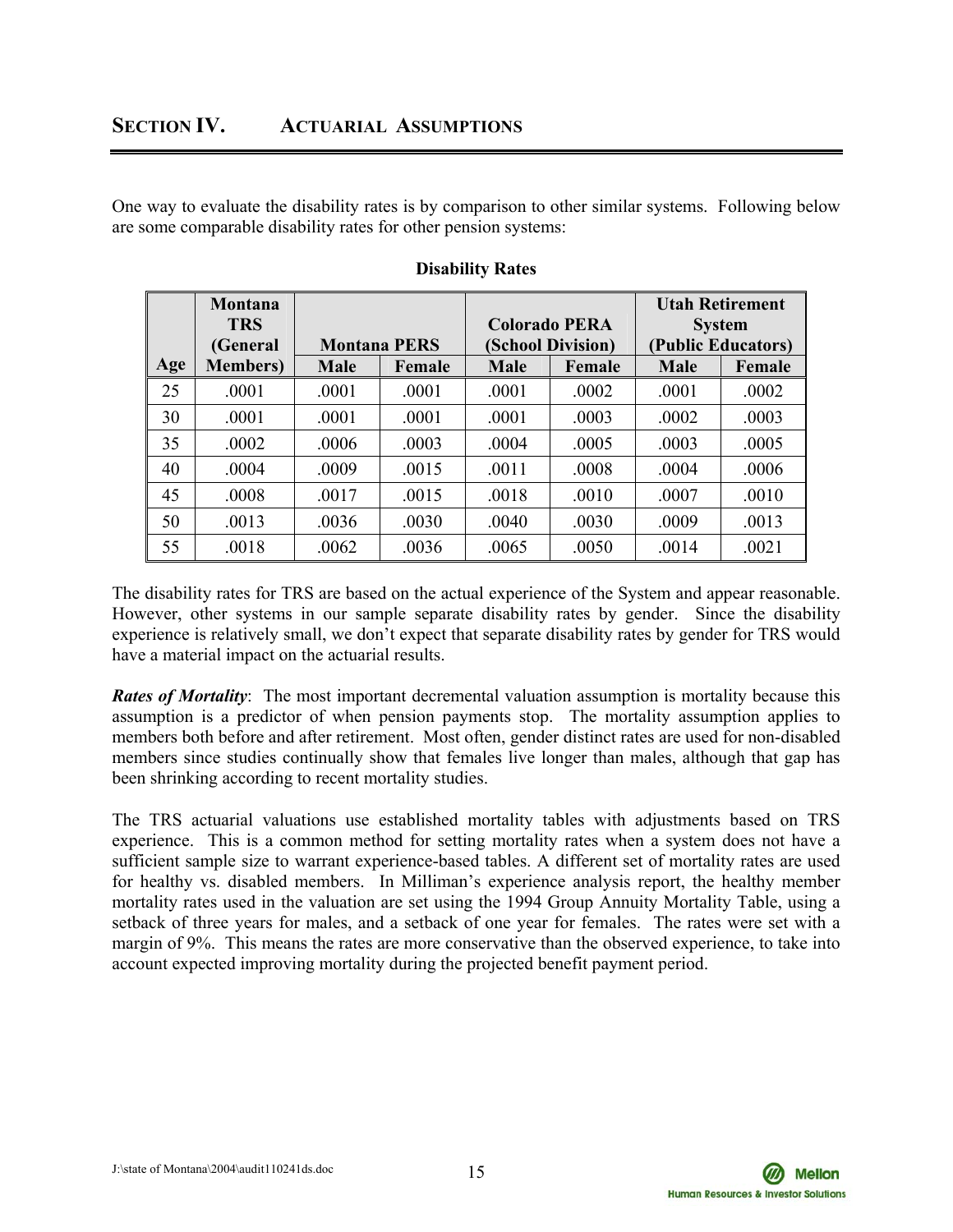# **SECTION IV. ACTUARIAL ASSUMPTIONS**

The following table illustrates the TRS mortality rates and how they compare to other similar systems:

|     |                    |        |                     |        |                                           |        |             | <b>Utah Retirement</b>              |
|-----|--------------------|--------|---------------------|--------|-------------------------------------------|--------|-------------|-------------------------------------|
|     | <b>Montana TRS</b> |        | <b>Montana PERS</b> |        | <b>Colorado PERA</b><br>(School Division) |        |             | <b>System</b><br>(Public Educators) |
| Age | <b>Male</b>        | Female | <b>Male</b>         | Female | <b>Male</b><br>Female                     |        | <b>Male</b> | Female                              |
| 30  | .00073             | .00033 | .00084              | .00036 | .00040                                    | .00025 | .00019      | .00007                              |
| 40  | .00089             | .00065 | .00108              | .00070 | .00095                                    | .00058 | .00045      | .00038                              |
| 50  | .00190             | .00131 | .00250              | .00141 | .00425                                    | .00176 | .00148      | .00107                              |
| 60  | .00558             | .00386 | .00762              | .00415 | .00755                                    | .00383 | .00532      | .00361                              |
| 70  | .01803             | .01271 | .02336              | .01367 | .02096                                    | .01061 | .01746      | .01265                              |
| 80  | .04517             | .03536 | .06007              | .03802 | .05505                                    | .03163 | .04393      | .03412                              |

**Mortality Rates – Healthy Members** 

These rates appear reasonable. The TRS rate falls between the other system rates at each age for each gender.

Totally disabled members can be expected to have a shorter life expectancy than healthy retired members. Milliman is using a disabled retiree mortality to be higher than for healthy retirees and consistent with rates used for similar public retirement plans. We find the disabled retiree mortality used is reasonable.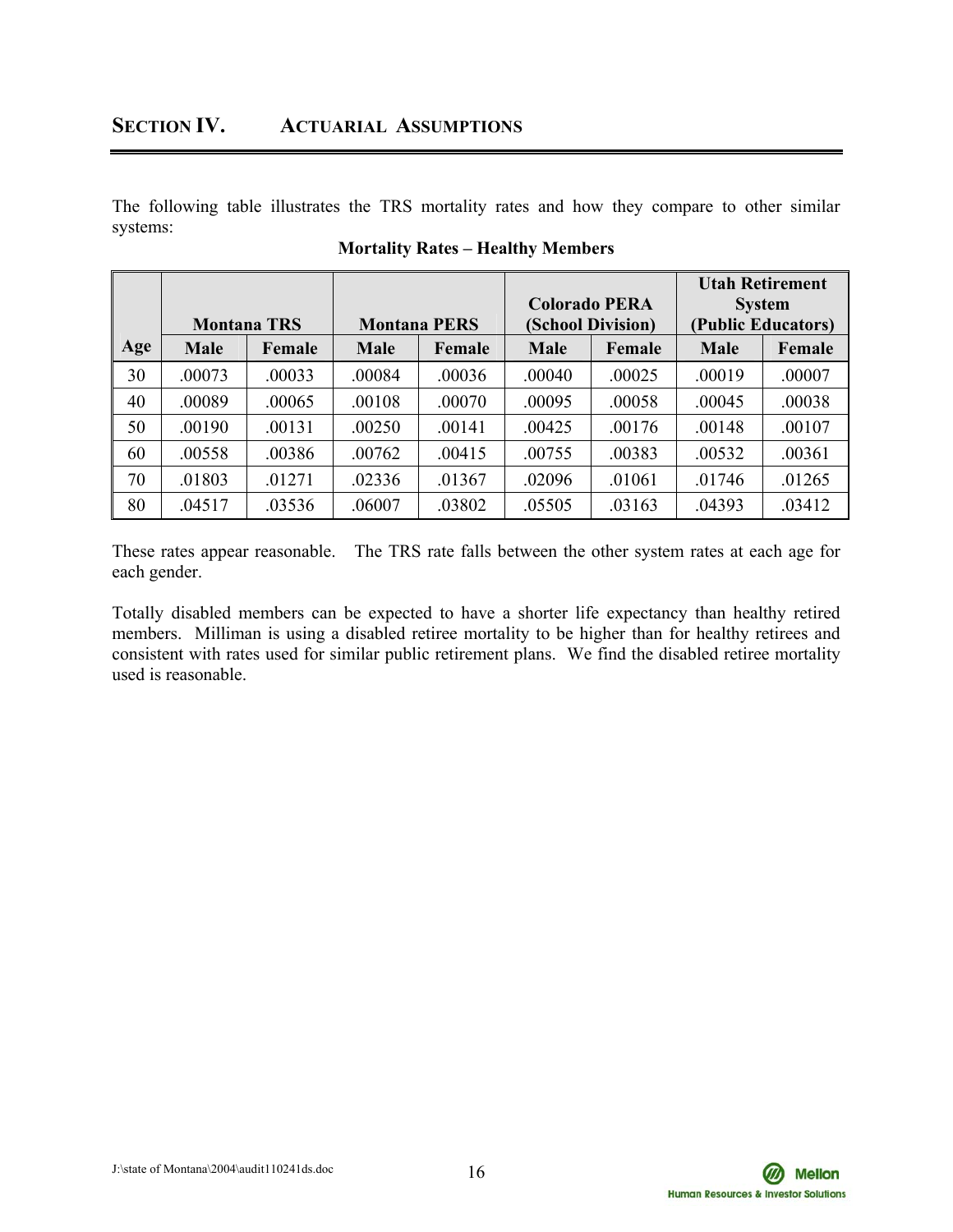# **SECTION V. ACTUARIAL METHODS**

#### **ACTUARIAL COST METHODS**

As discussed earlier, the ultimate cost of any retirement program is equal to the benefits paid plus the administrative costs of operating the plan. This cost is provided from contributions made to the plan plus the investment return on accumulated contributions which are not immediately needed to pay benefits or administrative costs. The level and timing of the contributions needed to fund the ultimate cost are determined by the actuarial assumptions, plan provisions, member characteristics, investment experience, and the actuarial cost method. Actuarial cost methods are calculation processes which determine and allocate the cost of a retirement plan to specific periods of time. As such, it has an influence on the level and timing of the ultimate contributions.

Different actuarial cost methods can provide for faster funding earlier in a plan's existence, more level funding over time, or more flexibility in funding. The choice of an actuarial cost method will determine the pattern or pace of the funding and therefore should be linked to long term financing objectives of the fund and benefit security considerations.

The desired pattern of funding that is influenced by the actuarial cost method will depend on the importance of the following factors to the financing of the plan:

- Budgetary limitations
- Stability of contribution rate
- Flexibility of funding
- Pace of funding
- Benefit security
- Intergenerational equity

These factors and their relative importance to maintaining the actuarial integrity of the plan are significant elements to be considered when selecting an actuarial cost method.

Changes in participant characteristics, plan experience, and investment return over time can lead to a funded status which is either more or less favorable than expected under the actuarial method used. This difference, applied differently by each cost method, adjusts the level of funding required in any one year. This adjustment can distort the true cost of benefits accruing under the plan.

The cost of accruing benefits under most methods is referred to as the normal cost. This cost is typically expressed as a percentage of pay when benefits and contributions are based on compensation. For flat or unit benefits based on service, this cost is expressed as a dollar amount per active member assumed to continue in service. The pattern of this cost varies by cost method. This cost can be expressed as a level percentage of pay over a member's full career, or can be expressed as the value of benefits accruing during the current year as a percentage of pay. The latter approach leads to an increasing normal cost pattern throughout a member's career since the initial value of accruing benefits is small and increases as a member reaches retirement age.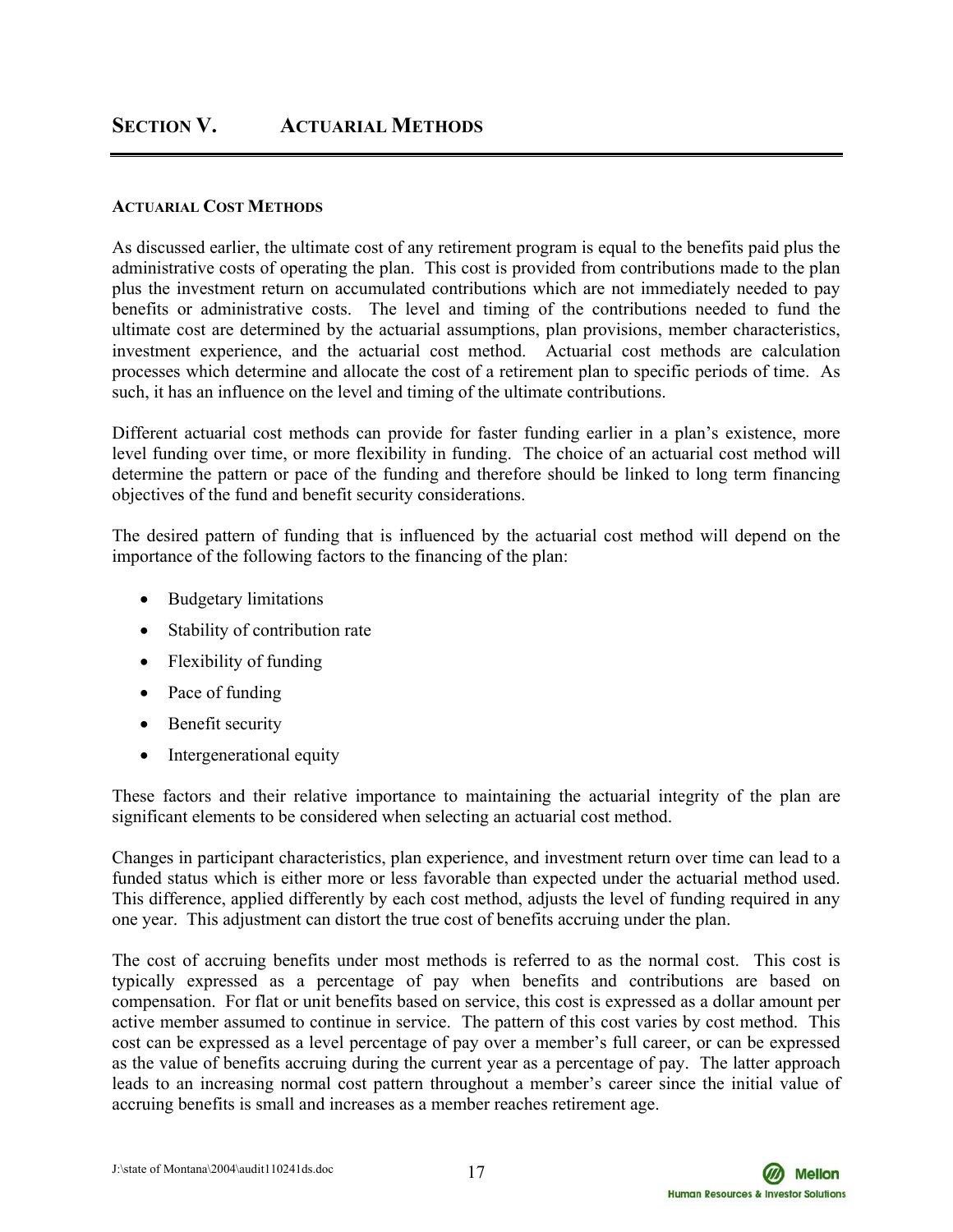At any point in time (i.e., the valuation date), the actuarial cost method may determine the accrued liability of benefits which, under the cost method, should be funded by past contributions and investment return. An unfunded actuarial liability will exist if the accrued liabilities exceed the value of assets on hand on the valuation date as measured by the asset valuation method. Although actuarial cost methods may differ in how this unfunded liability is treated, an additional cost results since future funding of this amount is not considered in the cost of accruing benefits (normal cost). This additional cost may be determined by amortizing the unfunded obligation over a period of years and adding it to the normal cost to arrive at the total cost, or it may be expressed as a percentage of future salaries and included in the normal cost determination.

The actuarial cost method used by Milliman for TRS is as follows:

• **Entry Age Actuarial Cost Method** – This method is used to determine the actuarially required contribution. This cost method determines the normal cost as a level percentage of pay for each individual member of the plan, which if paid from entry into the plan to the last assumed retirement age, will accumulate to an amount sufficient to pay the expected benefit. An additional cost is determined by amortizing the unfunded actuarial liability over a period not to exceed 30 years as a percentage of increasing payroll and is added to the normal cost to determine the total actuarially required contribution. Actuarial gains and losses adjust the unfunded liability each year.

The actuarial cost method employed by the TRS actuary will systematically fund the prospective pension benefits on an actuarially sound basis given all of the actuarial assumptions are exactly realized. We have reviewed the application of the cost methods and the amortization methodology, and in our opinion, the procedures employed are reasonable. There is an exception to the increasing payroll methodology used to amortize TRS's unfunded liability. Since the university membership participating in TRS is closed to new members, only projected payroll for current university members in TRS is used.

The Entry Age Actuarial Cost Method is the most common method used by public systems. The 2004 Wilshire Report on State Retirement Systems showed 89 out of 123 surveyed systems, or 72%, used Entry Age Normal. The Wisconsin 2002 Comparative Study of Major Public Employee Retirement Systems, published in December 2004, had 76% of the 85 plans surveyed using Entry Age Normal.

*Components of the employer contribution*: The employer contribution is comprised of three components:

- Normal cost percentage, net of the employee contribution rate
- Amortization percentage of payroll of TRS members
- Amortization percentage of payroll of ORP members

The amortization payment on the payroll of ORP members is needed to amortize the unfunded liability attributable to benefits paid under TRS for Montana University System members. Since

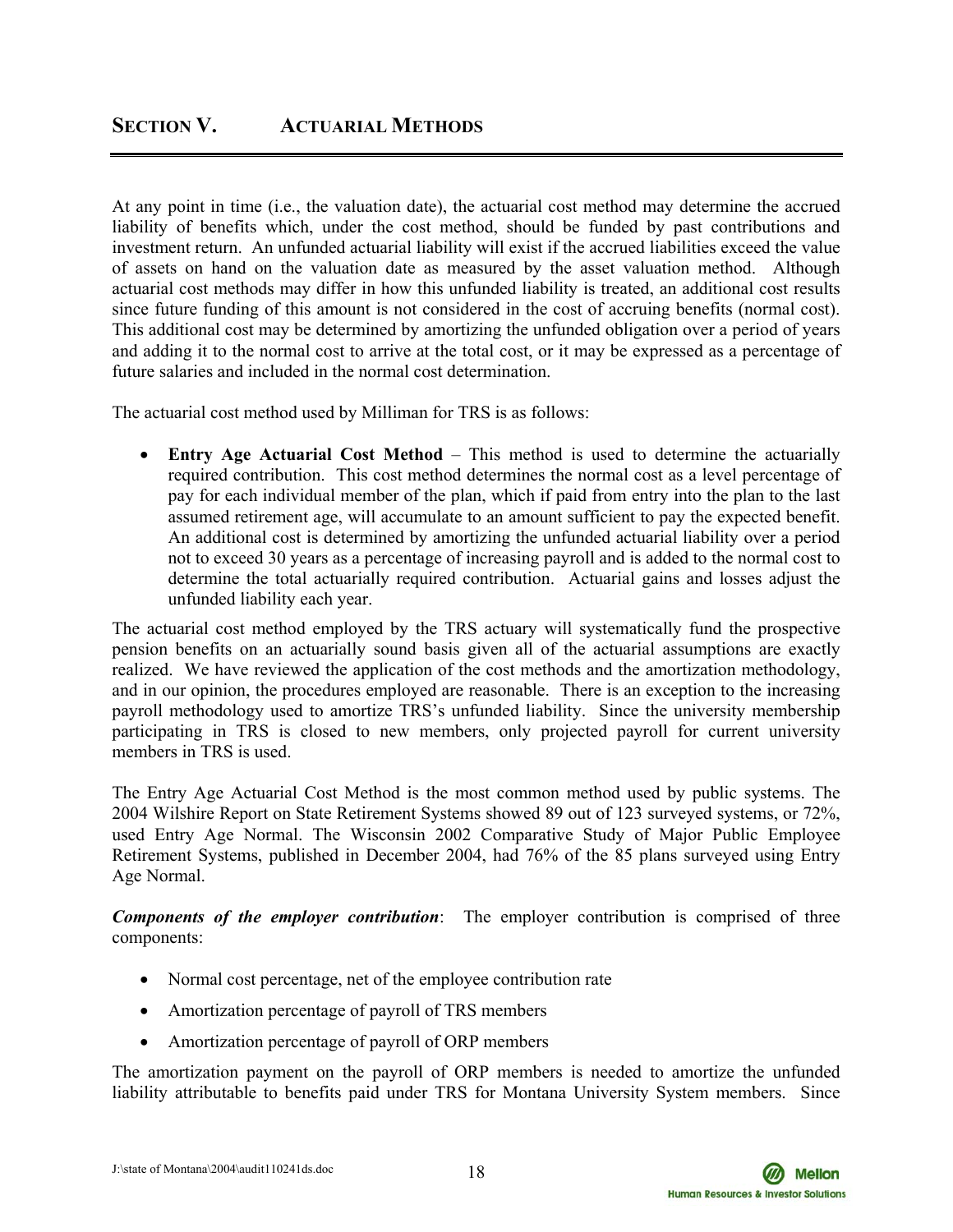unfunded liabilities are amortized over an increasing payroll, and no new MUS members join TRS, an additional payment of the MUS portion of the unfunded liability is determined using MUS-ORP salaries.

# **ASSET VALUATION METHODS**

A primary funding policy goal is to have stable contributions. Large market value fluctuations make this goal difficult to achieve. Thus most actuaries use an asset valuation method which smoothes out these fluctuations in support of achieving level contributions. A good asset valuation method places values on a plan's assets which are related to current market value but which will also produce a smoother pattern of costs. This is a question of balancing fit (measured against market value) and smoothness.

Neither book nor market value of these assets is generally felt to be appropriate in determining the actuarial contribution rate for an ongoing pension plan. Book value produces smooth predictable employer contributions, but it ignores sizeable appreciation and is not a good measure of the fund's true value (i.e., a poor fit to market value). On the other hand, market value is a realistic current measure of the fund, but on a long-term basis one day's market value may not be a very meaningful figure for a pension fund. Furthermore, sharp short-term swings in market value can result in large fluctuations in the employer contributions required to fund the plan (i.e., not very smooth).

The goal of the actuarial asset valuation method is thus to smooth or reduce investment fluctuations. This is particularly important during periods of volatile capital markets in which abrupt changes in asset values, when factored into the funding valuation, produce sudden unnecessary changes in contribution levels. In this case, "unnecessary" implies that the change in asset values is not necessarily a true revaluing of the assets involved but rather a fluctuation reflecting a current economic climate or a short-term reaction to specific news.

Desirable characteristics of an actuarial asset valuation method include the following:

- The method should be simple to operate. It should be readily calculable from financial statements.
- The method should be easy to explain to all interested parties.
- The theoretical underpinnings should be solid and not produce a long-term lag to the fair value of assets. The value produced should account for market and book values,
- The method should smooth the effect of market fluctuations.
- Investment decisions should not be affected by the actuarial asset valuation method, and vice versa.
- The value produced should be realistic; the price tag placed on assets should be sensible and should not cause other variables to be adjusted to account for unrealistic asset values.

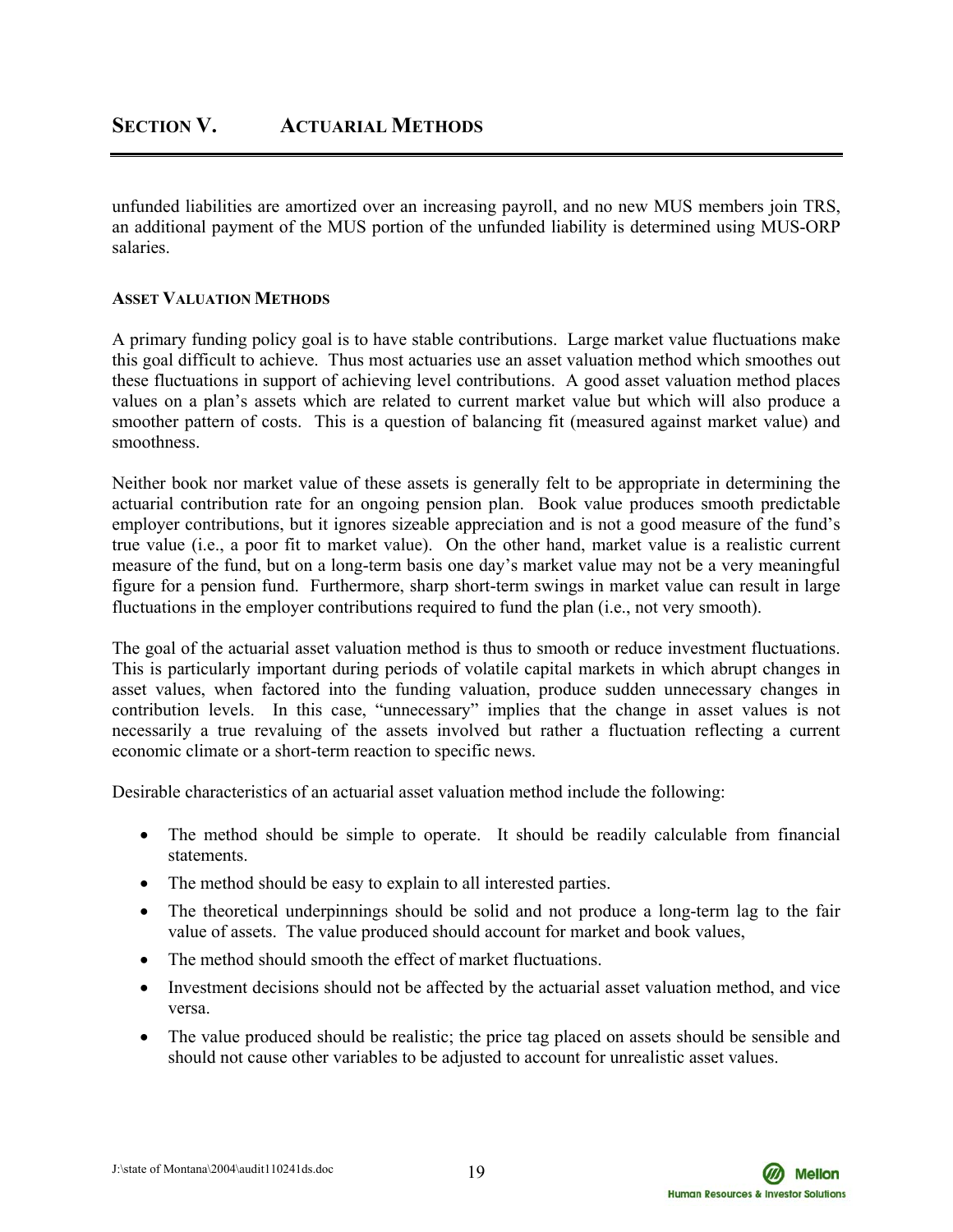*TRS Asset Valuation Method:* The asset valuation method used by TRS to develop the Actuarial Value of Assets (AVA) is generally referred to as a Five Year Smoothed Market Value Method. The difference between the actual return on market value of assets (MVA) and the expected return is determined each year. Twenty percent of this difference is recognized in the actuarial value of assets each year, such that after five years, the entire difference has been recognized. This becomes a rolling process where the differences from four previous years are partially recognized at 80%, 60%, 40%, and 20% of the original difference.

Theoretically, if the actual return is as expected, no new difference or base is created. If no new difference is created over a five-year period, all of the prior differences would be recognized such that no smoothing to the market value would exist. In this case, the actuarial value should equal the market value since all previous differences have been recognized.

In reviewing the Milliman methodology, the determination of the amount of recognition to be phased-in is equal to the difference between the investment income on market value and the expected amount that is immediately recognized in market value. The 20% portion of the previous five-year phase-in is then added to the previous year's actuarial value and adjusted for contributions, benefit payments, and expected return on market value during the year. The year-end funding value, plus unrecognized future phase-in amounts, equals the market value of assets at year-end. We find this method reasonable, leading to full recognition of gains and losses after five years, recognizing gains and losses equally.

To verify the Milliman methodology, we independently calculated the actuarial value of assets for the fiscal years ending in 2003 and 2004 using an alternative approach. This approach adjusts the year-end market value by the unrecognized portions of the gains and losses measured over the previous four years. Theoretically, we should get the same answer, and we do. See exhibit 3 in the appendix.

# **AMORTIZATION METHODOLOGY**

The Annual Required Contribution (ARC) defined under Governmental Accounting Standards No. 25 is calculated as the sum of normal cost plus an amount that will pay off the unfunded accrued liability over 30 years. The amortization payment assumes payroll will increase 4.5% per year for non-MUS TRS members. TRS-MUS member payroll is scheduled to decrease as these members terminate and retire, and are not replaced by new MUS members since they participate in an Optional Retirement Plan (ORP). An additional contribution of 4.04% of payroll for Montana University System employees participating in the ORP is made to pay off unfunded liabilities for MUS members of TRS. This contribution is necessary since the MUS unfunded liability is amortized assuming an increasing payroll of MUS, both TRS and ORP members. The MUS unfunded liability was not part of the 2004 actuarial valuation report, and therefore, was not part of our review.

The unfunded liability for the system is calculated including both TRS general employees and MUS employees participating in TRS, and the present value of the additional ORP member contributions are subtracted. This results in a net unfunded liability to be paid for by a percent of pay contribution

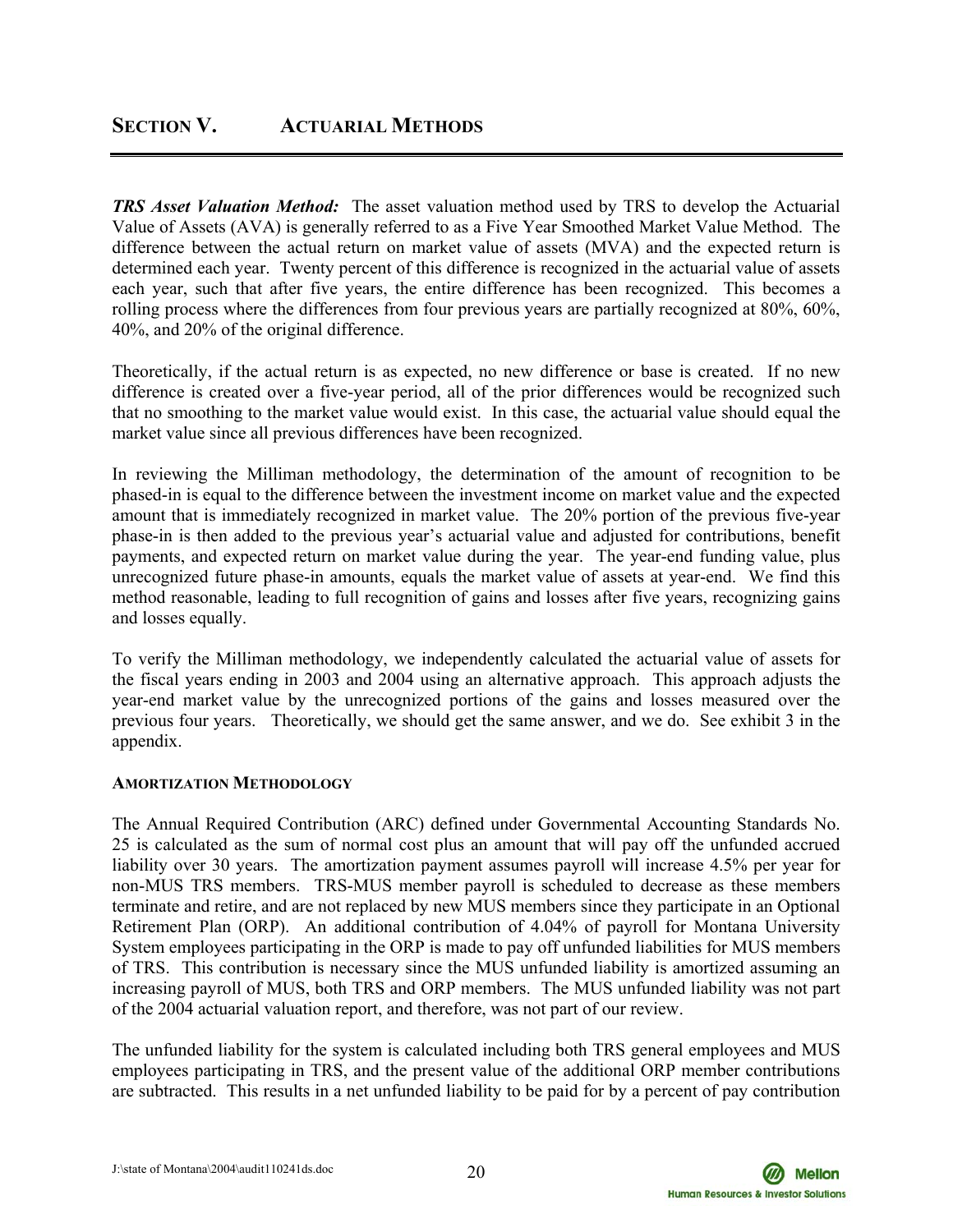based on compensation of both general employees and TRS-MUS members. It is the Retirement Board's policy to meet the 30-year amortization standard under GASB No. 25. If the contributions being paid are not sufficient to pay the normal cost and amortize the net unfunded liability over 30 years, then the system funding policy and the GASB standard are not being met. It is the Retirement Board's policy to seek increased funding if the 30-year amortization period is not met.

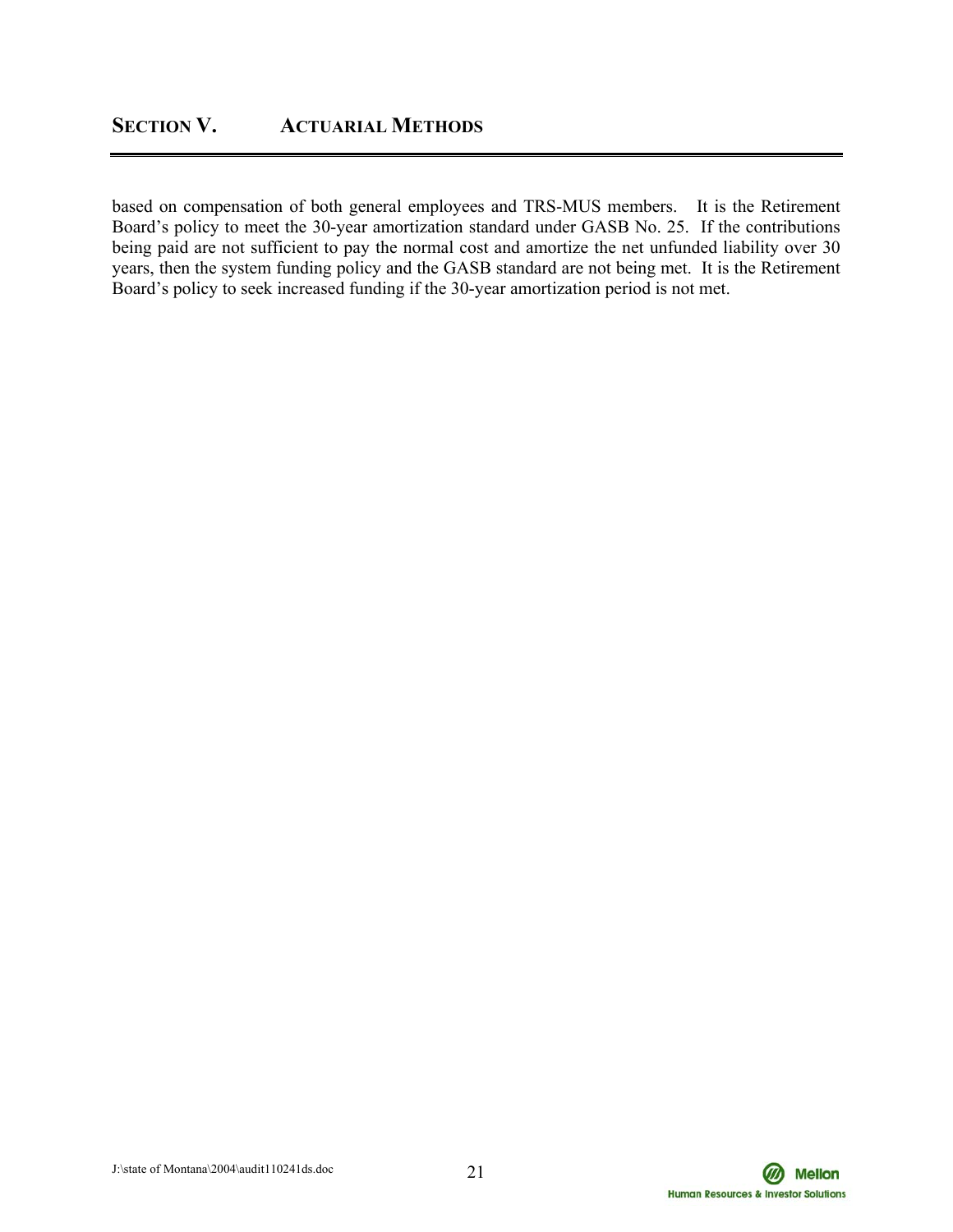This section of our review discusses the following aspects of the actuarial valuation results:

- Results of Mellon's actuarial valuation calculations with comparison to Milliman report.
- Content of the actuarial reports with regard to disclosure of actuarial assumptions, plan provisions, data considered, actuarial methods, valuation procedures, assets, and other information that another actuary, unfamiliar with the situation, would require to appraise the finding.
- Adequacy of the information provided in the actuaries' reports with regard to analysis of gains and/or losses and the effect of changes in plan provisions, actuarial assumptions, and actuarial methods.
- Compliance with the disclosure requirements of Governmental Accounting Standards Board.

# **ACTUARIAL VALUATION RESULTS**

As part of our review, Mellon requested and received member data from both TRS and Milliman. Our process included a replication of the 2004 actuarial valuation results. We also reviewed sample member calculations to ensure that they valued the correct benefit levels, used the correct assumptions and calculated the liabilities correctly on an individual basis.

Generally accepted actuarial standards and practices provide actuaries with the basic mathematics and the framework for calculating the actuarial results. When it comes to applying those actuarial standards to complex calculations, differences may exist due to individual opinion on the best way to make those complex calculations. Although this may lead to differences in the calculated results, these differences should not be material. There is no generally accepted degree to which results can differ to be considered material. However, we generally look for liability (present value) results that differ from another actuary's calculations by no more than 1%. Actuaries can differ on how the liability values should be determined, split between past and future service, so we will typically accept a higher difference of 3% for normal cost.

We reviewed sample member calculations sent to us by Milliman for several active and inactive members and found our results were a close match. In addition, our results for the calculation of liabilities for the full actuarial valuation were within acceptable levels of materiality. Our conclusions for this review are summarized as follows:

- Decrements correctly coded for retirement, disability, death, and withdrawal
- Benefit levels correctly calculated for retirement, disability and death
- Eligibility for the different benefits correctly calculated
- 1.5% COLA provision deferred 3 years and correctly valued
- Salaries properly annualized and projected correctly
- Present value of benefits is within 1%.

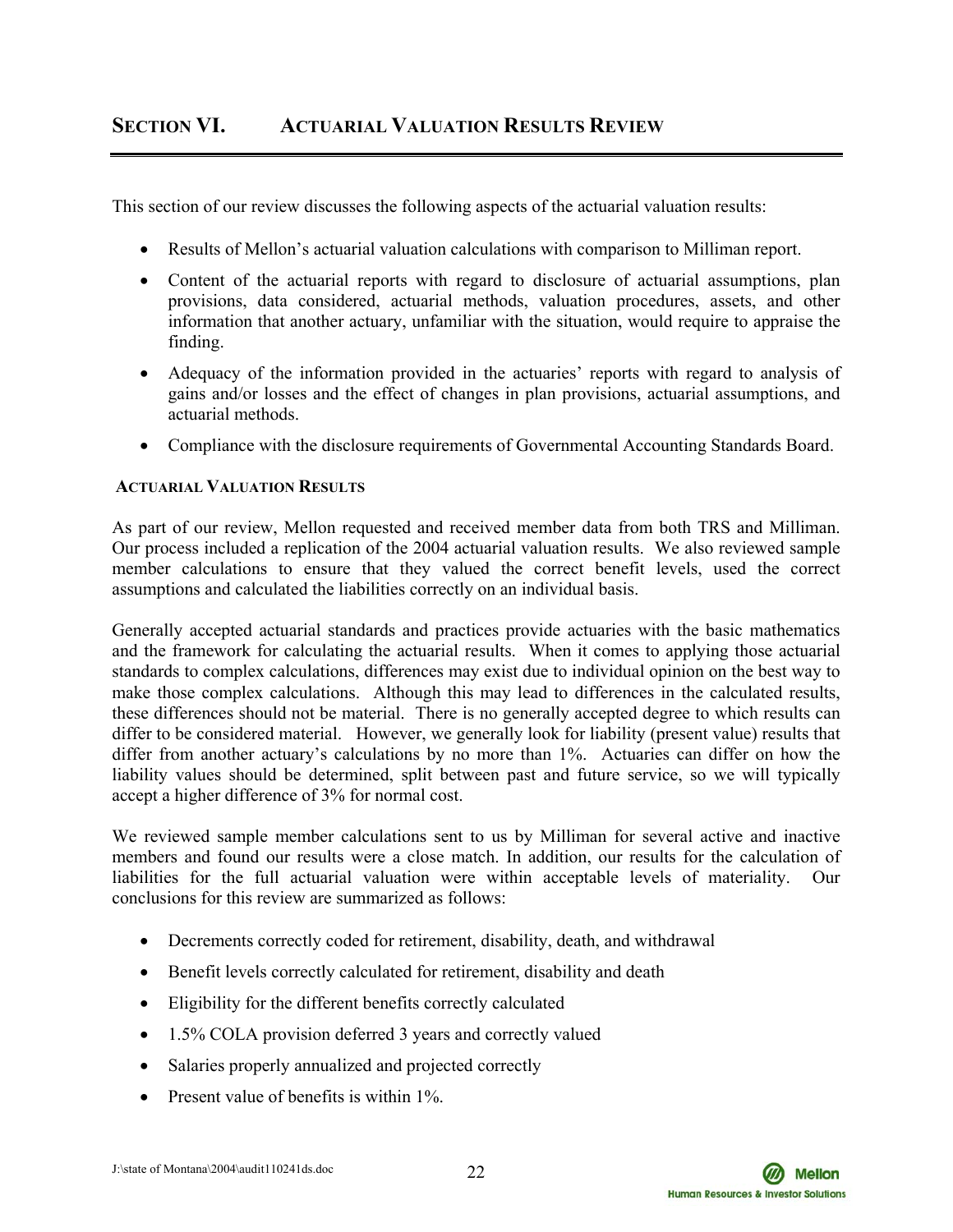# **SECTION VI. ACTUARIAL VALUATION RESULTS REVIEW**

- Service was calculated and projected correctly
- Missing data reasonably filled
- Treatment of service and salary for part-time members was reasonable
- Retired benefits for each optional form of payment valued correctly
- Present value of future normal costs were within 1%
- Normal cost rate is within 1%
- Total employer contribution rate needed to pay the normal cost and amortize the unfunded liability over 30 years is within 1%
- Recommended contribution increases are reasonable, provided the MUS unfunded liability is amortized by the MUS-ORP member contribution

We concur with Milliman's conclusion that the contribution rate should be increased by at least 2.8% of pay in order to meet the 30-year amortization period. This is a significant contribution increase when compared to the current rate. During the last actuarial valuation completed in 2002, the contribution rate was sufficient to meet the 30-year amortization period. Much of the change is due to delayed investment losses that have significantly increased the unfunded liability, from \$383.5 million in 2002 to \$757.8 million in 2004 per Milliman's report.

Most large statewide public pension systems perform actuarial valuations annually. An internal survey of Mellon's statewide public pension fund clients found that all 22 systems perform the actuarial valuation annually. The South Dakota Retirement System had performed biennial valuations until 1996, but changed to annual valuations to improve disclosure. Annual valuations can detect funding shortfalls and declining funding rates sooner, thereby giving policy makers a head start in addressing funding needs.

Detailed results of our 2004 actuarial valuation with a comparison to Milliman's results can be found in the appendix. Our liabilities for active member disability and survivor benefits was more than 10% higher than Milliman. However, since our service retirement liability was less, and our total liability was within 1%, we do not see this difference as material.

In order to verify the increase in the contribution rate needed to amortize the unfunded liability over 30 years, we developed a chart that includes a projection of annual compensation and annual changes expected in the contribution rate. We were able to verify Milliman's results using a different methodology. See exhibits 7 and 8 in the appendix for our analysis.

**Recommendation:** In order to improve disclosure and identify funding increase needs sooner, we recommend the actuarial valuations be performed annually. The next actuarial valuation of TRS should be performed as of July 1, 2005 and every July  $1<sup>st</sup>$  thereafter.



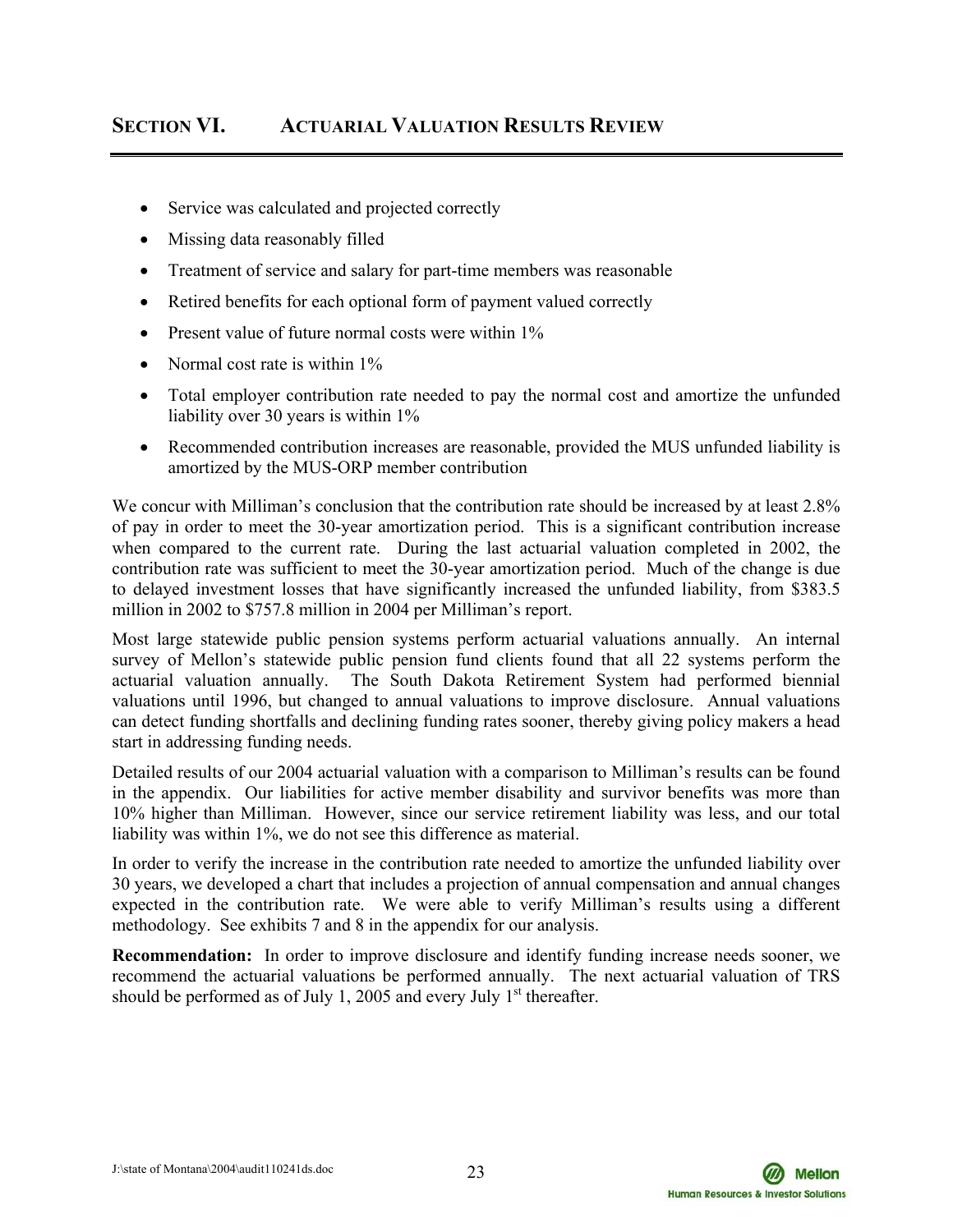# **SECTION VI. ACTUARIAL VALUATION RESULTS REVIEW**

#### **CONTENT OF THE ACTUARIAL REPORTS**

The American Academy of Actuaries has stated, "The form and content of any actuarial communication should meet the needs of the particular circumstances, taking into account the knowledge and understanding of the users and the actuary's relationship to the users." Therefore, the form and content of an actuarial report may vary considerably from one actuary or plan to another.

However, the Academy has issued the Actuarial Standard of Practice No. 4, which deals with measuring pension obligations and communicating the results. They list specific elements to be included, either directly or by references to prior communication, in pension actuarial communications. Some of the elements would not be pertinent in all communications, but since an actuarial valuation report is the most complete picture of the actuarial status of the plan, all the elements listed should be covered in the report, even if only briefly.

The following is a list of the specific elements:

- The name of the person or firm retaining the actuary and the purposes that the communication is intended to serve.
- An outline of the benefits being discussed or valued and of any significant benefits not included in the actuarial determinations.
- A statement as to the effective date of the calculations, the date as of which the participant and financial information were compiled, and the sources and adequacy of such information.
- A summary of the participant information, separated into significant categories such as active, retired, and terminated-vested. Actuaries are encouraged to include a detailed display of the characteristics of each category and a reconciliation with prior reported data.
- A summary of asset information and derivation of the actuarial value of assets. Actuaries are encouraged to include an asset summary by category of investment and a reconciliation with prior reported assets showing total contributions, benefits, investment return, and any other reconciliation items.
- A description of the actuarial assumptions and cost method and the asset valuation method. Changes in assumptions and methods from those used in previous communications should be stated and their effects noted. If the actuary expects that the long-term trend of costs resulting from the continued use of present assumptions and methods would result in a significantly increased or decreased cost basis, this should also be communicated.
- A statement of the findings, conclusions, or recommendations necessary to satisfy the purpose of the communication and a summary of the actuarial determinations upon which these are based. The communication should include applicable actuarial information regarding financial reporting. Actuaries are encouraged to include derivation of the items underlying these actuarial determinations.
- A disclosure of any facts which, if not disclosed, might reasonably be expected to lead to an incomplete understanding of the communication.

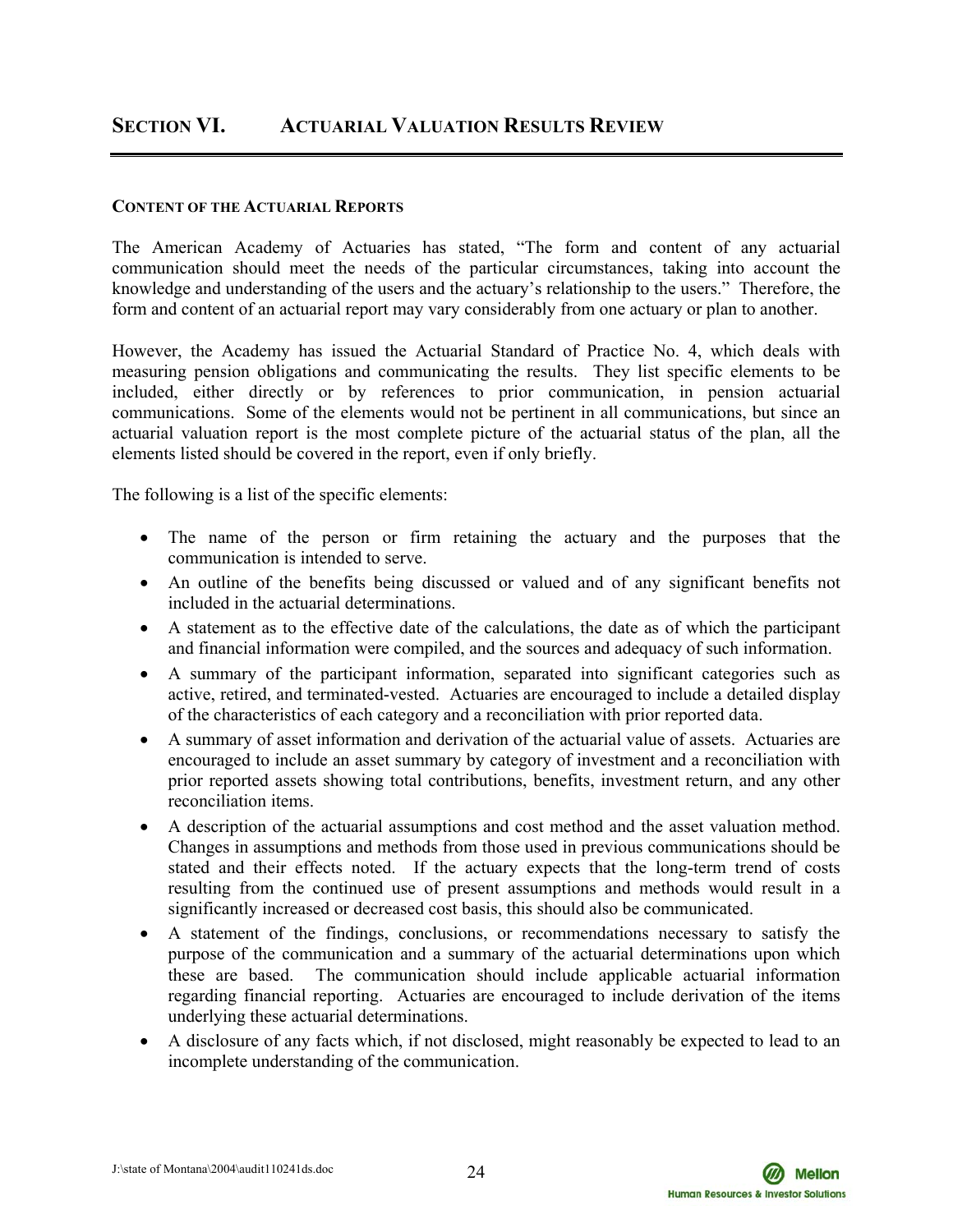We have reviewed the actuarial valuation report prepared by Milliman in 2004. The Milliman report contained all of the elements required by ASOP No. 4. The reports included historical information and several additional summaries of the member data and asset information.

### **RECOMMENDATIONS FOR THE REPORT**

We have the following suggestions we believe will improve the communication of actuarial valuation results to interested parties:

- The determination of the contribution rate needed to amortize the unfunded accrued liability should be expanded to show the compensation used in developing the amortization rate and the contribution rate pattern over the 30-year period.
- The summary of actuarial gains and losses should be expanded to include all sources of decremental changes, including retirement, withdrawal, disability, and pre-retirement mortality. In addition, the impact these gains and losses have on changes to the unfunded accrued liability should be shown.
- A description of the calculation of the normal cost under the Entry Age Cost Method should state how the normal cost is computed, on an individual or aggregate basis.
- A description of the procedures used to fill in missing data elements should be added.
- In addition to contribution rates, show a historical summary of annual compensation for non-MUS TRS members, TRS-MUS members, and ORP members.
- The development of the MUS unfunded liability should be included in the actuarial valuation report to show the appropriateness of ORP member contribution rates.
- The disclosure information required under Governmental Accounting Standards Board (GASB) No. 25 was missing. A Schedule of Funding Progress and Schedule of Employer Contributions for the prior six-year period should be added. The Notes in the Trend Data should be added to summarize the actuarial assumptions and methods used to calculate the Annual Required Contribution (ARC), and the ARC should be clearly identified.

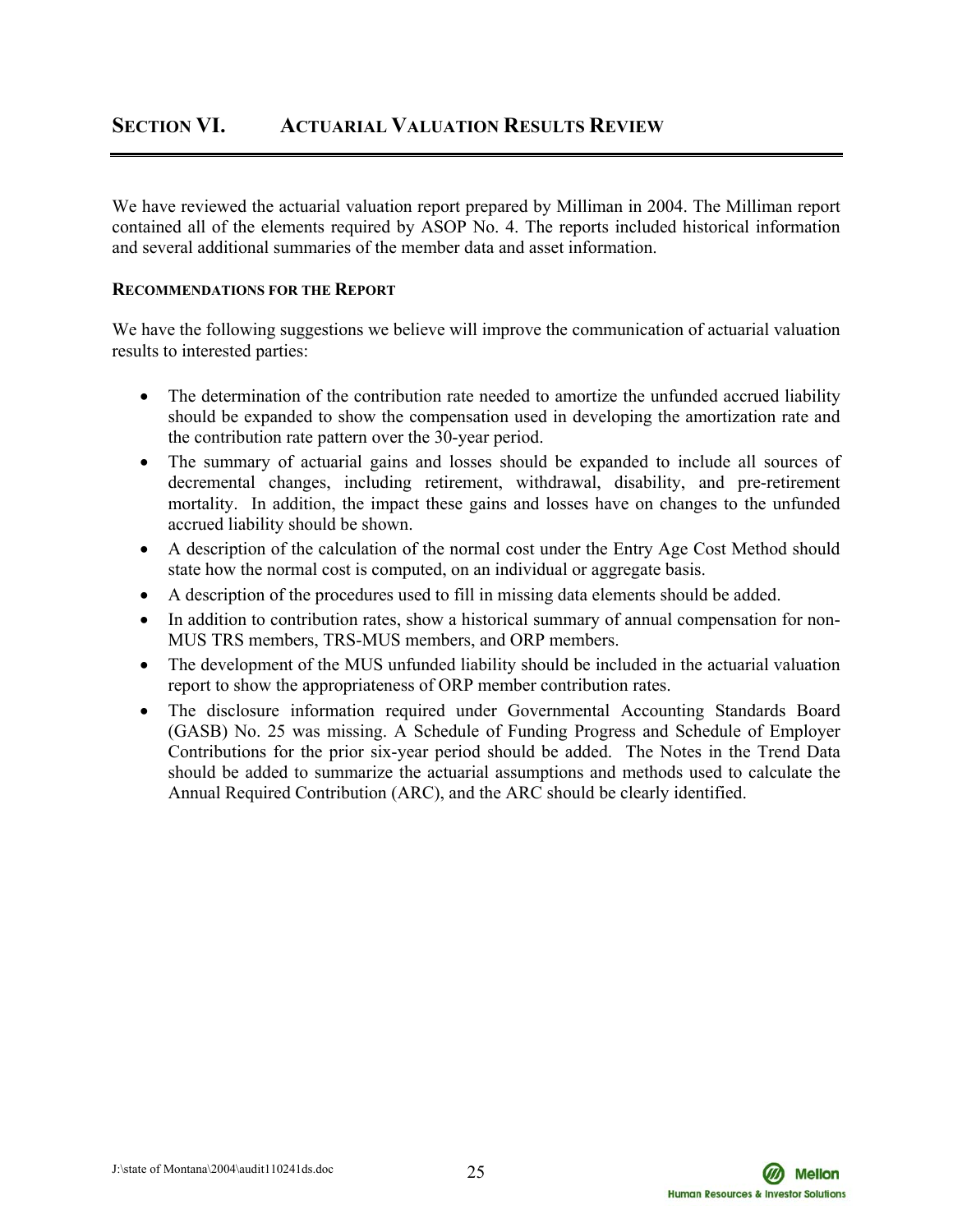As independent reviewing actuary, Mellon has been asked to provide an opinion and recommendations for the improvement of the actuarial valuation performed by TRS's retained actuarial firm, Milliman. The purpose of this review is to provide assurance to the TRS Retirement Board that the valuation was conducted using complete and valid information, the actuarial assumptions and methods were consistent with generally accepted actuarial standards and procedures, the sample life calculations are accurate, and the actuarial report fully and fairly discloses the actuarial position of TRS's retirement funds.

The TRS Retirement Board has adopted a funding policy that will pay the accruing retirement benefits, or normal cost, and amortize any unfunded actuarial accrued liability over a period not to exceed 30 years as a level percentage of active member payroll. Mellon has independently reviewed the actuarial valuation, replicating the actuarial valuation results and calculations for several sample members as of July 1, 2004.

From our full scope review of the plan, we believe the actuarial valuation of TRS prepared by Milliman fairly represent the actuarial position and funding requirements of the retirement system. As discussed throughout this report, we have made suggestions that we believe will enhance the actuarial valuation process and reports of the TRS actuary.



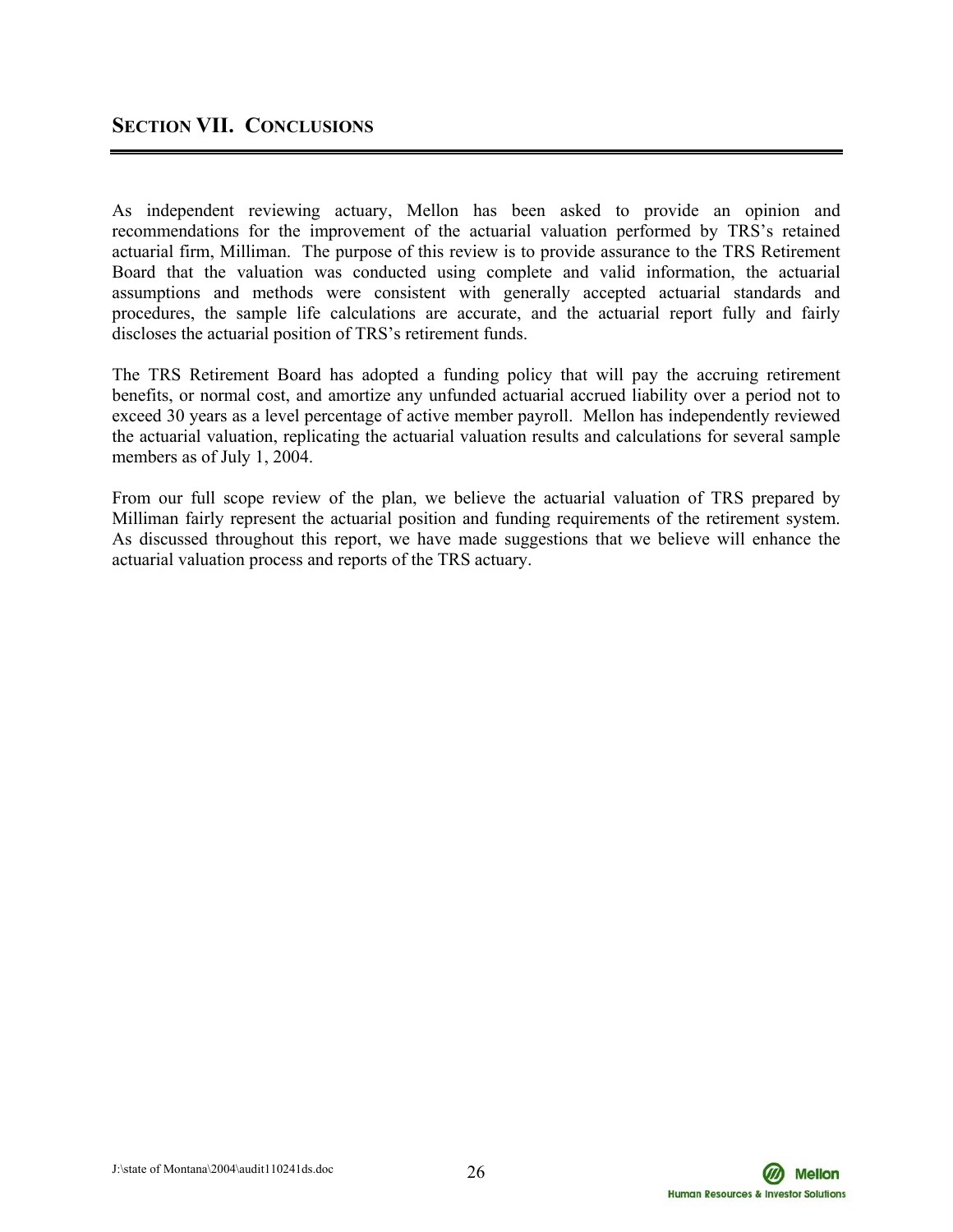# **Teachers Retirement System of Montana**

# **Actuarial Present Value of Future Benefits as of July 1, 2004 (\$ in millions)**

|                                    |               |                 | Percent           |
|------------------------------------|---------------|-----------------|-------------------|
| A. Active Members                  | <b>Mellon</b> | <b>Milliman</b> | <b>Difference</b> |
| Service retirement                 | \$1,802.4     | \$1,813.3       | $-0.6%$           |
| Disability retirement              | 24.0          | 21.5            | 11.6%             |
| Survivors' benefits                | 47.5          | 42.7            | 11.2%             |
| Vested retirement                  | 31.9          | 31.5            | 1.3%              |
| Refund of member contributions     | 30.7          | 31.7            | $-3.2%$           |
| Total                              | \$1,936.5     | \$1,940.7       | $-0.2\%$          |
| B. Inactive members and annuitants |               |                 |                   |
| Service retirement                 | \$1,663.4     | \$1,675.1       | $-0.7\%$          |
| Disability retirement              | 17.1          | 17.1            | $0.0\%$           |
| <b>Beneficiaries</b>               | 108.5         | 107.2           | $1.2\%$           |
| Vested terminated members          | 53.7          | 54.6            | $-1.6%$           |
| Nonvested terminated members       | 11.1          | 11.3            | $-1.8%$           |
| Total                              | \$1,853.8     | \$1,865.3       | $-0.6%$           |
| C. Grand Total                     | \$3,790.3     | \$3,806.0       | $-0.4\%$          |

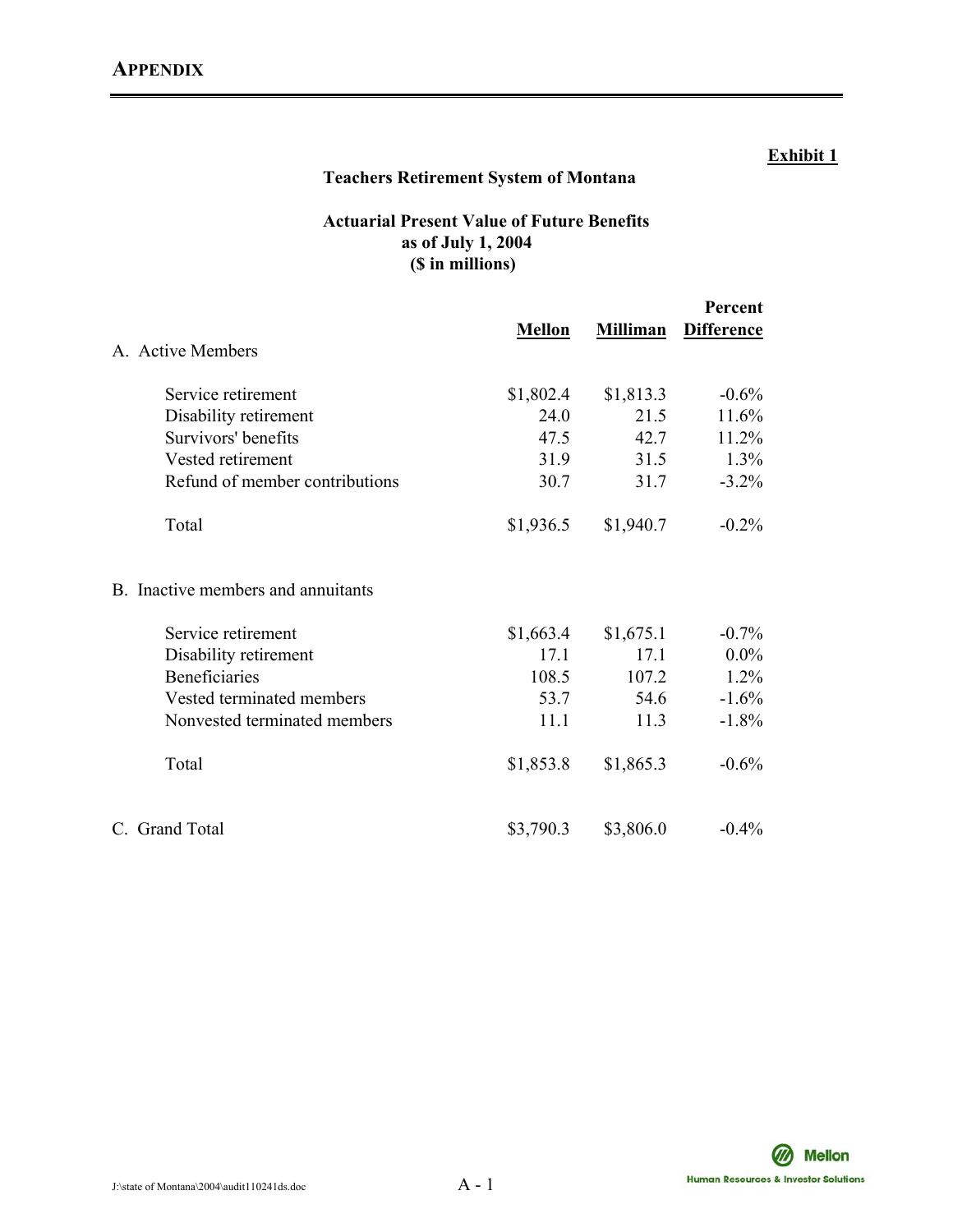# **Teachers Retirement System State of Montana**

# **Normal Cost Contribution Rates As Percentages of Salary**

|                                | <b>Mellon</b> | <b>Milliman</b> | Percent<br><b>Difference</b> |
|--------------------------------|---------------|-----------------|------------------------------|
| Service retirement             | 7.76%         | 7.87%           | $-1.4\%$                     |
| Disability retirement          | 0.17%         | 0.15%           | 12.7%                        |
| Survivors' benefits            | $0.32\%$      | 0.26%           | 21.5%                        |
| Vested retirement              | 0.64%         | 0.63%           | $0.9\%$                      |
| Refund of member contributions | 1.42%         | 1.43%           | $-0.4\%$                     |
| Total                          | $10.31\%$     | 10.34%          | $-0.3\%$                     |

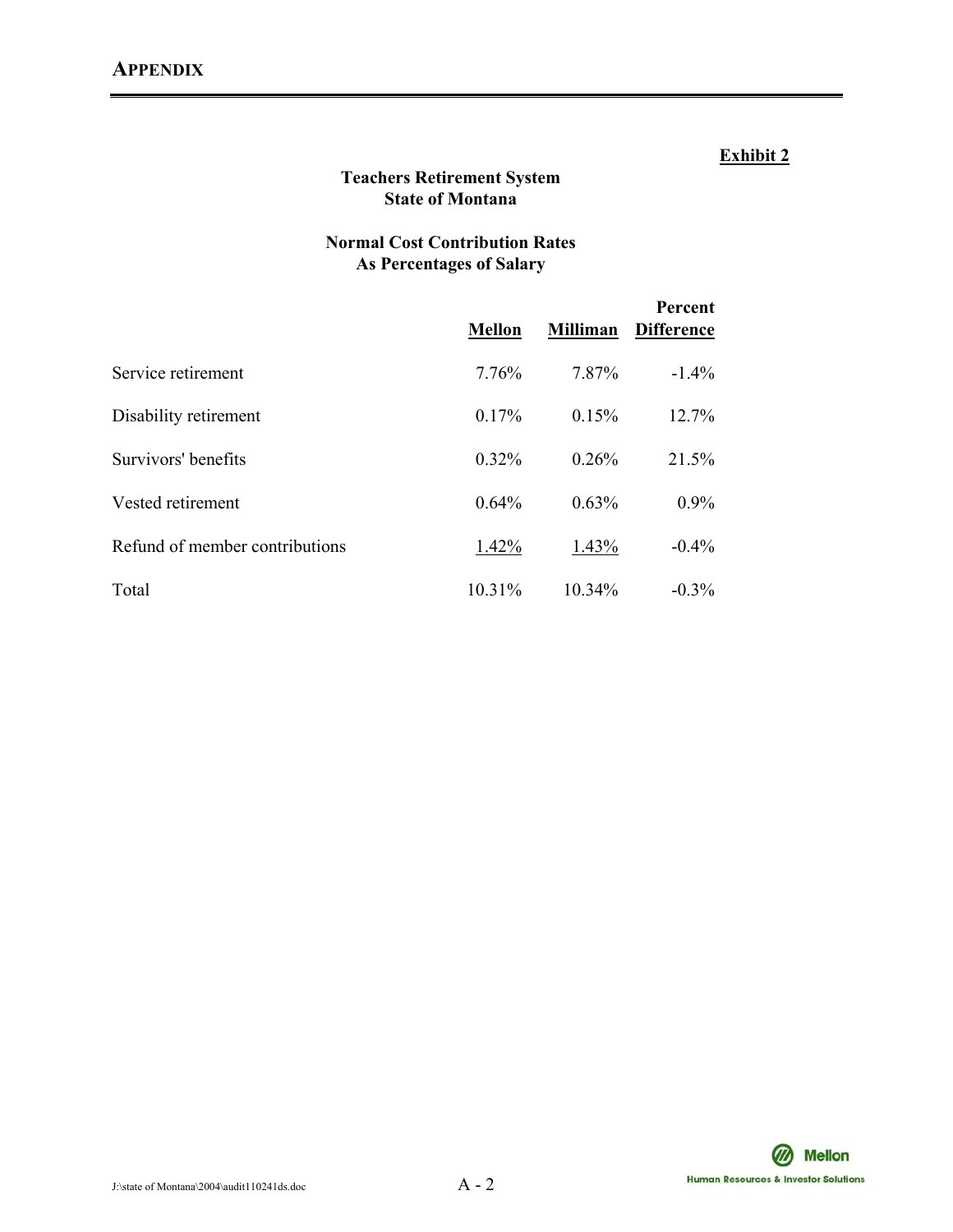# **Teachers Retirement System State of Montana**

# **Development of Actuarial Value of Assets**

|                                                                                                    | 2002-2003                                                                         | 2003-2004                                                                            |
|----------------------------------------------------------------------------------------------------|-----------------------------------------------------------------------------------|--------------------------------------------------------------------------------------|
| MVA at BOY                                                                                         | 2,041,682,520                                                                     | 2,123,634,260                                                                        |
| Contributions                                                                                      | 104,252,279                                                                       | 107,927,036                                                                          |
| <b>Benefit Payments</b>                                                                            | 146,697,820                                                                       | 156, 113, 866                                                                        |
| Expected return at 8%                                                                              | 161,636,780                                                                       | 167,963,268                                                                          |
| <b>Expected MVA EOY</b>                                                                            | 2,160,873,759                                                                     | 2,243,410,698                                                                        |
| <b>Actual MVA EOY</b>                                                                              | 2,123,634,260                                                                     | 2,354,844,198                                                                        |
| Gain / (Loss)<br>20% recognition                                                                   | (37, 239, 499)<br>(7,447,900)                                                     | 111,433,500<br>22,286,700                                                            |
| 80% unrecognized<br>60% unrecognized<br>40% unrecognized<br>20% unrecognized<br>Total unrecognized | (29,791,599)<br>(203, 325, 109)<br>(124, 209, 679)<br>(736, 828)<br>(358,063,215) | 89,146,800<br>(22, 343, 699)<br>(135, 550, 072)<br>(62, 104, 840)<br>(130, 851, 811) |
| AVA at EOY<br>AVA as a $\%$ of MVA                                                                 | 2,481,697,475<br>117%                                                             | 2,485,696,009<br>106%                                                                |

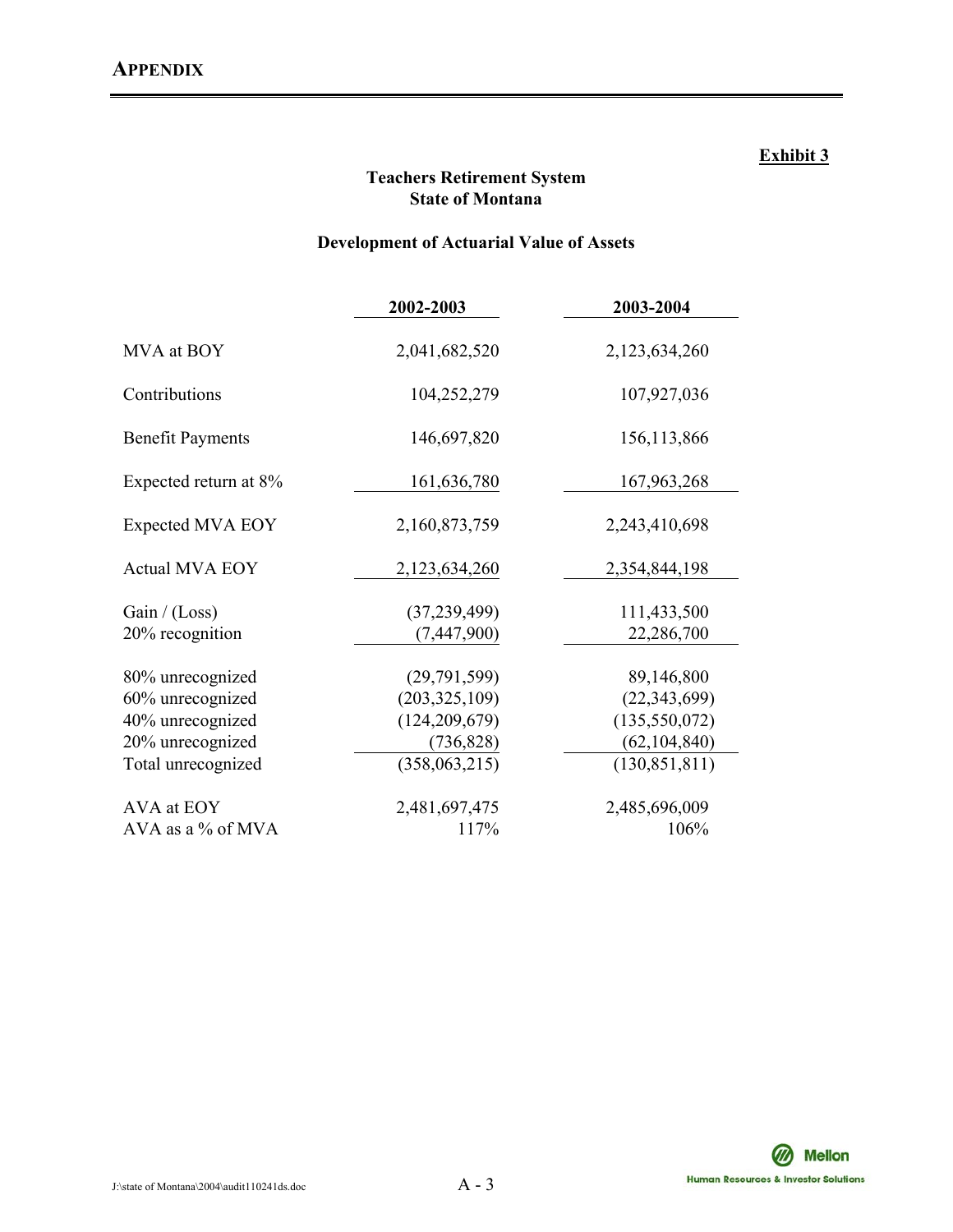# **Teachers Retirement System State of Montana**

# **Unfunded Actuarial Accrued Liability (\$ in millions)**

|                                                                                                         |               |                 | Percent           |
|---------------------------------------------------------------------------------------------------------|---------------|-----------------|-------------------|
|                                                                                                         | <b>Mellon</b> | <b>Milliman</b> | <b>Difference</b> |
| A. Actuarial present value of all future benefits for<br>present and former members and their survivors | \$3,790.3     | \$3,806.0       | $-0.4\%$          |
| B. Less actuarial present value of total future<br>normal costs for present members                     | 445.6         | 446.8           | $-0.3\%$          |
| C. Actuarial accrued liability                                                                          | \$3,344.7     | \$3,359.2       | $-0.4\%$          |
| D. Less actuarial value of assets available for<br>benefits                                             | 2,485.7       | 2,485.7         | $0.0\%$           |
| E. Unfunded actuarial accrued liability                                                                 | \$859.0       | \$873.5         | $-1.7\%$          |
| F. Less present value of future ORP contributions                                                       | 116.2         | 115.7           | $0.4\%$           |
| G. Unfunded actuarial accrued liability funded by<br><b>TRS</b> contributions                           | \$742.8       | \$757.8         | $-2.0\%$          |

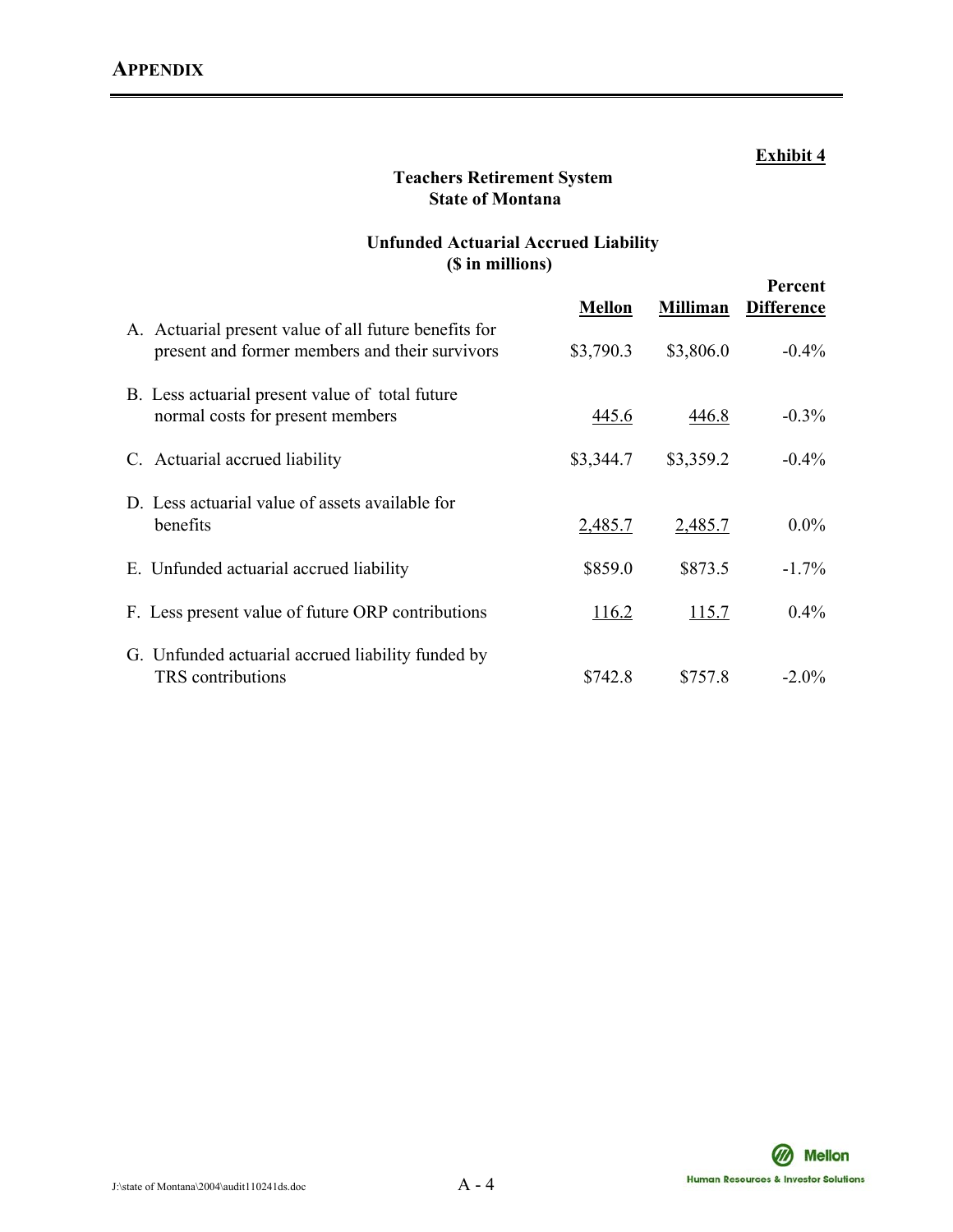# **Teachers Retirement System State of Montana**

# **Recommended Contribution Rates As Percentages of Salary (\$ in millions)**

|                                                                                                                                                                                                                   |      | <b>Mellon</b>          | <b>Milliman</b> | Percent<br><b>Difference</b> |
|-------------------------------------------------------------------------------------------------------------------------------------------------------------------------------------------------------------------|------|------------------------|-----------------|------------------------------|
| A. Employer contribution rate                                                                                                                                                                                     |      | 7.58%                  | 7.58%           | $0.0\%$                      |
| B. Member contribution rate                                                                                                                                                                                       |      | 7.15%                  | 7.15%           | $0.0\%$                      |
| C. Total contribution rate                                                                                                                                                                                        |      | 14.73%                 | 14.73%          | $0.0\%$                      |
| D. Less total normal cost rate                                                                                                                                                                                    |      | 10.31%                 | 10.34%          | $-0.3%$                      |
| E. Amount available to amortize the unfunded<br>actuarial accrued liability                                                                                                                                       |      | 4.42%                  | 4.39%           | 0.8%                         |
| F. Annual Compensation (BOY)                                                                                                                                                                                      | \$   | 571.2 \$               | 571.2           | $0.0\%$                      |
| G. Annual Amortization Payment (BOY)                                                                                                                                                                              | \$   | 24.9<br>$\mathbb{S}$   | 24.7            | 0.8%                         |
| H. Unfunded Liability                                                                                                                                                                                             | $\$$ | 742.8<br>$\mathcal{S}$ | 757.8           | $-2.0%$                      |
| Amortization period from Valuation Date<br>I.                                                                                                                                                                     |      | over 30 yrs.           | over 30 yrs.    | n/a                          |
| Total employer contribution rate needed to pay normal<br>J.<br>cost and amortize unfunded liability over 30 years                                                                                                 |      | 10.51%                 | 10.45%          | 0.6%                         |
| K. Additional contribution rate needed to<br>meet 30 year amortization period<br>after first year and reduction of .11% of pay by<br>State during last ten years of period [19-20-604]                            |      | 2.93%                  | 2.87%           | 2.2%                         |
| L. Contribution rate increase needed in 2005, 2007, 2009<br>and 2011 to meet 30 year amortization period<br>after first year and reduction of .11% of pay by<br>State during last ten years of period [19-20-604] |      | 0.86%                  | 0.84%           | 2.5%                         |

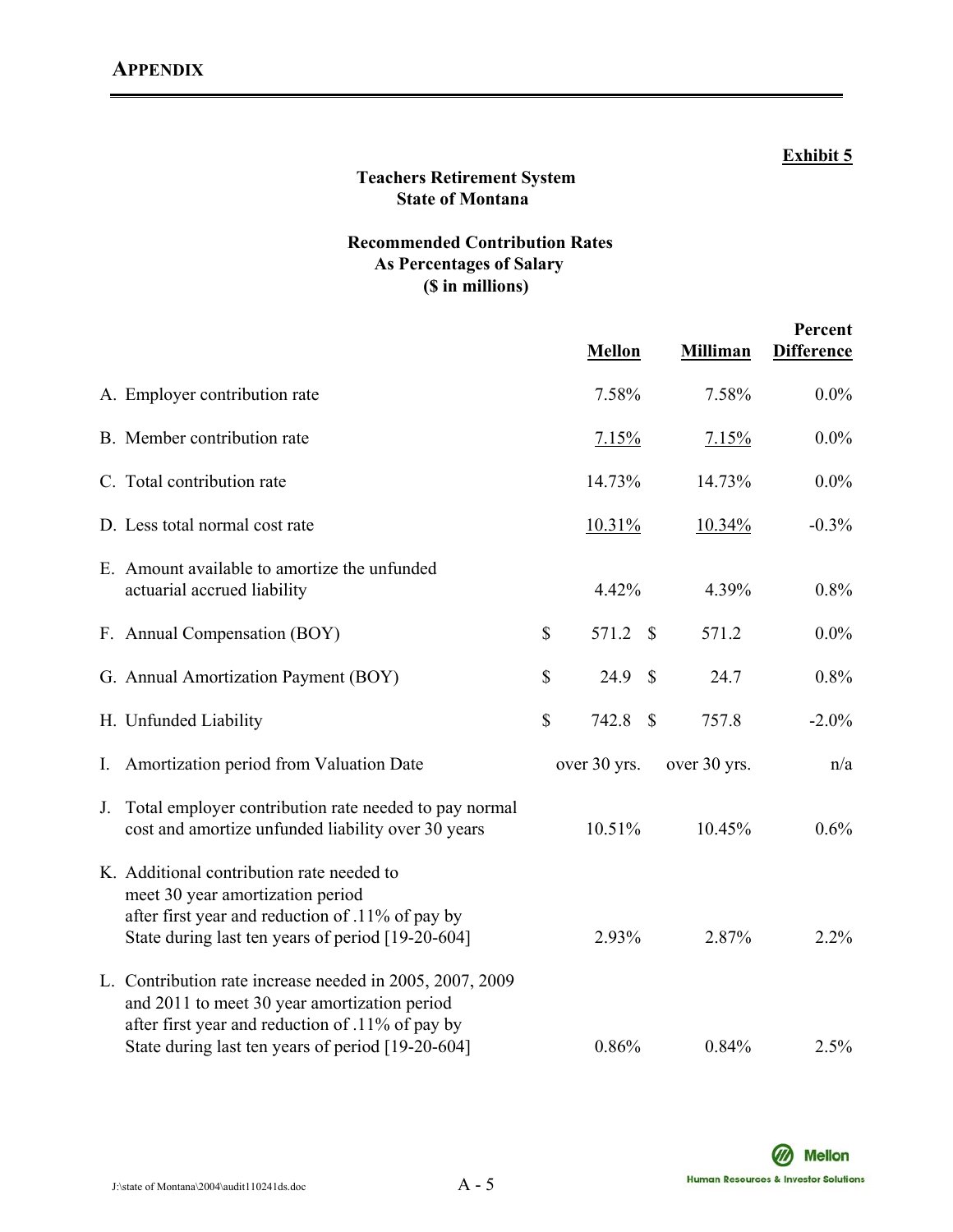#### **Exhibit 6 Exhibit 6**

# **Teachers Retirement System State of Montana**

### **Present Value of Future MUS Salary and MUS-ORP Contributions**

| Payroll growth:    | 4.50%                             |                                  |                                     |                                     |                                            |
|--------------------|-----------------------------------|----------------------------------|-------------------------------------|-------------------------------------|--------------------------------------------|
| <b>FYE</b><br>Year | <b>Total MUS</b><br><b>Salary</b> | <b>PVF MUS Salary</b><br>to 2033 | <b>PVF MUS-TRS</b><br><b>Salary</b> | <b>PVF MUS-ORP</b><br><b>Salary</b> | <b>PVF MUS-ORP</b><br><b>Contributions</b> |
|                    |                                   |                                  |                                     |                                     |                                            |
| 2004               | \$160,157,575                     |                                  |                                     |                                     |                                            |
| 2005               | 167,364,666                       | \$3,146,330,816                  | 270,719,200<br>S.                   | \$2,875,611,616                     | \$116,174,709                              |
| 2006               | 174,896,076                       | 3,216,442,416                    |                                     |                                     |                                            |
| 2007               | 182,766,399                       | 3,284,169,859                    |                                     |                                     |                                            |
| 2008               | 190,990,887                       | 3,348,976,570                    |                                     |                                     |                                            |
| 2009               | 199,585,477                       | 3,410,268,562                    |                                     |                                     |                                            |
| 2010               | 208,566,824                       | 3,467,389,266                    |                                     |                                     |                                            |
| 2011               | 217,952,331                       | 3,519,613,945                    |                                     |                                     |                                            |
| 2012               | 227,760,186                       | 3,566,143,628                    |                                     |                                     |                                            |
| 2013               | 238,009,394                       | 3,606,098,542                    |                                     |                                     |                                            |
| 2014               | 248,719,817                       | 3,638,511,008                    |                                     |                                     |                                            |
| 2015               | 259,912,208                       | 3,662,317,733                    |                                     |                                     |                                            |
| 2016               | 271,608,258                       | 3,676,351,474                    |                                     |                                     |                                            |
| 2017               | 283,830,629                       | 3,679,332,015                    |                                     |                                     |                                            |
| 2018               | 296,603,008                       | 3,669,856,396                    |                                     |                                     |                                            |
| 2019               | 309,950,143                       | 3,646,388,344                    |                                     |                                     |                                            |
| 2020               | 323,897,900                       | 3,607,246,831                    |                                     |                                     |                                            |
| 2021               | 338,473,305                       | 3,550,593,704                    |                                     |                                     |                                            |
| 2022               | 353,704,604                       | 3,474,420,295                    |                                     |                                     |                                            |
| 2023               | 369,621,311                       | 3,376,532,949                    |                                     |                                     |                                            |
| 2024               | 386,254,270                       | 3,254,537,361                    |                                     |                                     |                                            |
| 2025               | 403,635,712                       | 3,105,821,655                    |                                     |                                     |                                            |
| 2026               | 421,799,319                       | 2,927,538,077                    |                                     |                                     |                                            |
| 2027               | 440,780,288                       | 2,716,583,207                    |                                     |                                     |                                            |
| 2028               | 460,615,401                       | 2,469,576,576                    |                                     |                                     |                                            |
| 2029               | 481,343,094                       | 2,182,837,549                    |                                     |                                     |                                            |
| 2030               | 503,003,534                       | 1,852,360,343                    |                                     |                                     |                                            |
| 2031               | 525,638,693                       | 1,473,787,033                    |                                     |                                     |                                            |
| 2032               | 549,292,434                       | 1,042,378,386                    |                                     |                                     |                                            |
| 2033               | 574,010,593                       | 552,982,348                      |                                     |                                     |                                            |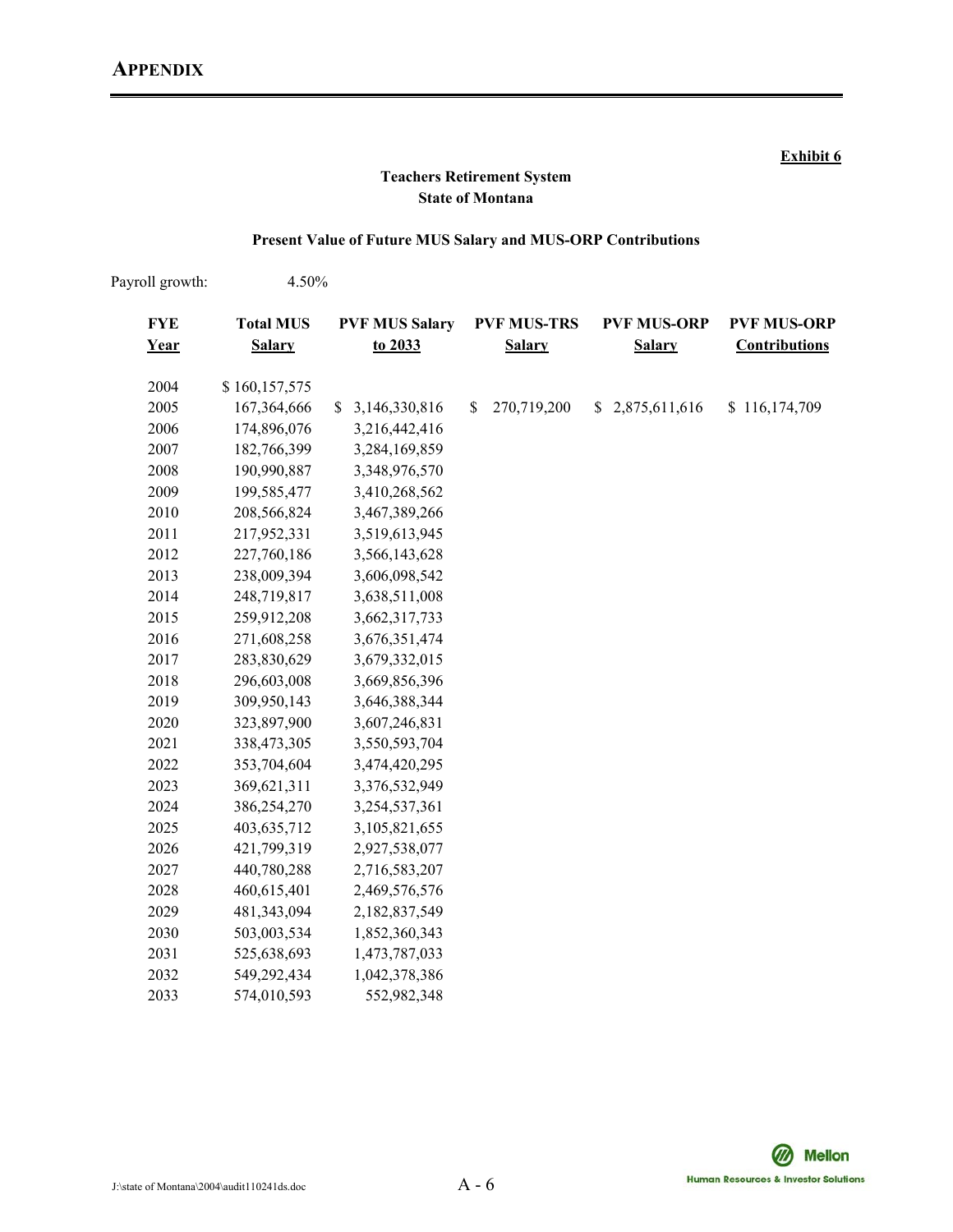#### **Teachers Retirement System State of Montana**

#### **Development of Additional Contribution Rate Necessary to Meet 30 Year Amortization Policy Increase Applied in 2005/2006 Fiscal Year**

| Discount rate:<br>Payroll growth inc:<br>Additional cont %: | 7.75%<br>4.50%<br>2.93% |            |                              |              |              |                        |                             |
|-------------------------------------------------------------|-------------------------|------------|------------------------------|--------------|--------------|------------------------|-----------------------------|
| <b>FYE</b>                                                  | TRS non-MUS             | TRS MUS    | <b>Total TRS</b>             | Contribution | Amortization | <b>Amort Payment</b>   | <b>PVF MUS-TRS</b>          |
| Year                                                        | Payroll                 | Payroll    | Payroll                      | Rate         | Payment      | discounted to 7/1/2004 | Salary                      |
| 2005                                                        | \$<br>550,816,687 \$    | 43,884,900 | $\mathcal{S}$<br>594,701,587 | $4.42\%$ \$  | 24,346,098   | - \$<br>23,454,205     | <sup>\$</sup><br>42,277,225 |
| 2006                                                        | 575,603,438             | 41,222,600 | 616,826,038                  | 7.35%        | 42,318,216   | 37,835,670             | 36,856,107                  |
| 2007                                                        | 601,505,593             | 38,648,000 | 640, 153, 593                | 7.35%        | 44,222,536   | 36,694,455             | 32,068,883                  |
| 2008                                                        | 628, 573, 344           | 35,768,800 | 664, 342, 144                | 7.35%        | 46,212,550   | 35,587,662             | 27,545,071                  |
| 2009                                                        | 656,859,145             | 33,015,400 | 689, 874, 545                | 7.35%        | 48,292,114   | 34,514,252             | 23,596,023                  |
| 2010                                                        | 686,417,806             | 30,223,600 | 716,641,406                  | 7.35%        | 50,465,260   | 33,473,219             | 20,047,082                  |
| 2011                                                        | 717,306,608             | 27,379,800 | 744,686,408                  | 7.35%        | 52,736,196   | 32,463,586             | 16,854,581                  |
| 2012                                                        | 749,585,405             | 24,679,700 | 774,265,105                  | 7.35%        | 55,109,325   | 31,484,406             | 14,099,713                  |
| 2013                                                        | 783,316,748             | 22,005,800 | 805,322,548                  | 7.35%        | 57,589,245   | 30,534,760             | 11,667,835                  |
| 2014                                                        | 818,566,002             | 19,518,400 | 838,084,402                  | 7.35%        | 60,180,761   | 29,613,758             | 9,604,617                   |
| 2015                                                        | 855,401,472             | 17,127,800 | 872,529,272                  | 7.35%        | 62,888,895   | 28,720,536             | 7,822,042                   |
| 2016                                                        | 893,894,538             | 14,920,600 | 908,815,138                  | 7.35%        | 65,718,895   | 27,854,255             | 6,323,938                   |
| 2017                                                        | 934,119,792             | 12,891,700 | 947,011,492                  | 7.35%        | 68,676,245   | 27,014,103             | 5,071,007                   |
| 2018                                                        | 976,155,183             | 10,878,700 | 987,033,883                  | 7.35%        | 71,766,677   | 26,199,293             | 3,971,401                   |
| 2019                                                        | 1,020,082,166           | 9,133,300  | 1,029,215,466                | 7.35%        | 74,996,177   | 25,409,059             | 3,094,405                   |
| 2020                                                        | 1,065,985,864           | 7,576,100  | 1,073,561,964                | 7.35%        | 78,371,005   | 24,642,660             | 2,382,198                   |
| 2021                                                        | 1,113,955,228           | 6,283,800  | 1,120,239,028                | 7.35%        | 81,897,700   | 23,899,378             | 1,833,738                   |
| 2022                                                        | 1,164,083,213           | 5,235,600  | 1,169,318,813                | 7.35%        | 85,583,097   | 23,178,515             | 1,417,960                   |
| 2023                                                        | 1,216,466,957           | 4,270,500  | 1,220,737,457                | 7.35%        | 89,434,336   | 22,479,396             | 1,073,394                   |
| 2024                                                        | 1,271,207,970           | 3,476,000  | 1,274,683,970                | 7.24%        | 92,060,552   | 21,475,171             | 810,854                     |
| 2025                                                        | 1,328,412,329           | 2,842,300  | 1,331,254,629                | 7.24%        | 96,203,277   | 20,827,428             | 615,341                     |
| 2026                                                        | 1,388,190,884           | 2,231,000  | 1,390,421,884                | 7.24%        | 100,532,425  | 20,199,223             | 448,258                     |
| 2027                                                        | 1,450,659,474           | 1,794,200  | 1,452,453,674                | 7.24%        | 105,056,384  | 19,589,966             | 334,566                     |
| 2028                                                        | 1,515,939,150           | 1,378,500  | 1,517,317,650                | 7.24%        | 109,783,921  | 18,999,085             | 238,562                     |
| 2029                                                        | 1,584,156,412           | 1,109,500  | 1,585,265,912                | 7.24%        | 114,724,198  | 18,426,027             | 178,198                     |
| 2030                                                        | 1,655,443,450           | 881,600    | 1,656,325,050                | 7.24%        | 119,886,786  | 17,870,253             | 131,411                     |
| 2031                                                        | 1,729,938,406           | 659,100    | 1,730,597,506                | 7.24%        | 125,281,692  | 17,331,243             | 91,179                      |
| 2032                                                        | 1,807,785,634           | 525,100    | 1,808,310,734                | 7.24%        | 130,919,368  | 16,808,491             | 67,417                      |
| 2033                                                        | 1,889,135,987           | 420,800    | 1,889,556,787                | 7.24%        | 136,810,739  | 16,301,507             | 50,140                      |

Present value of future amortization payments: \$ 742,881,563 \$ 270,573,146

Unfunded actuarial accrued liability: \$ 742,881,563



#### **Exhibit 7**